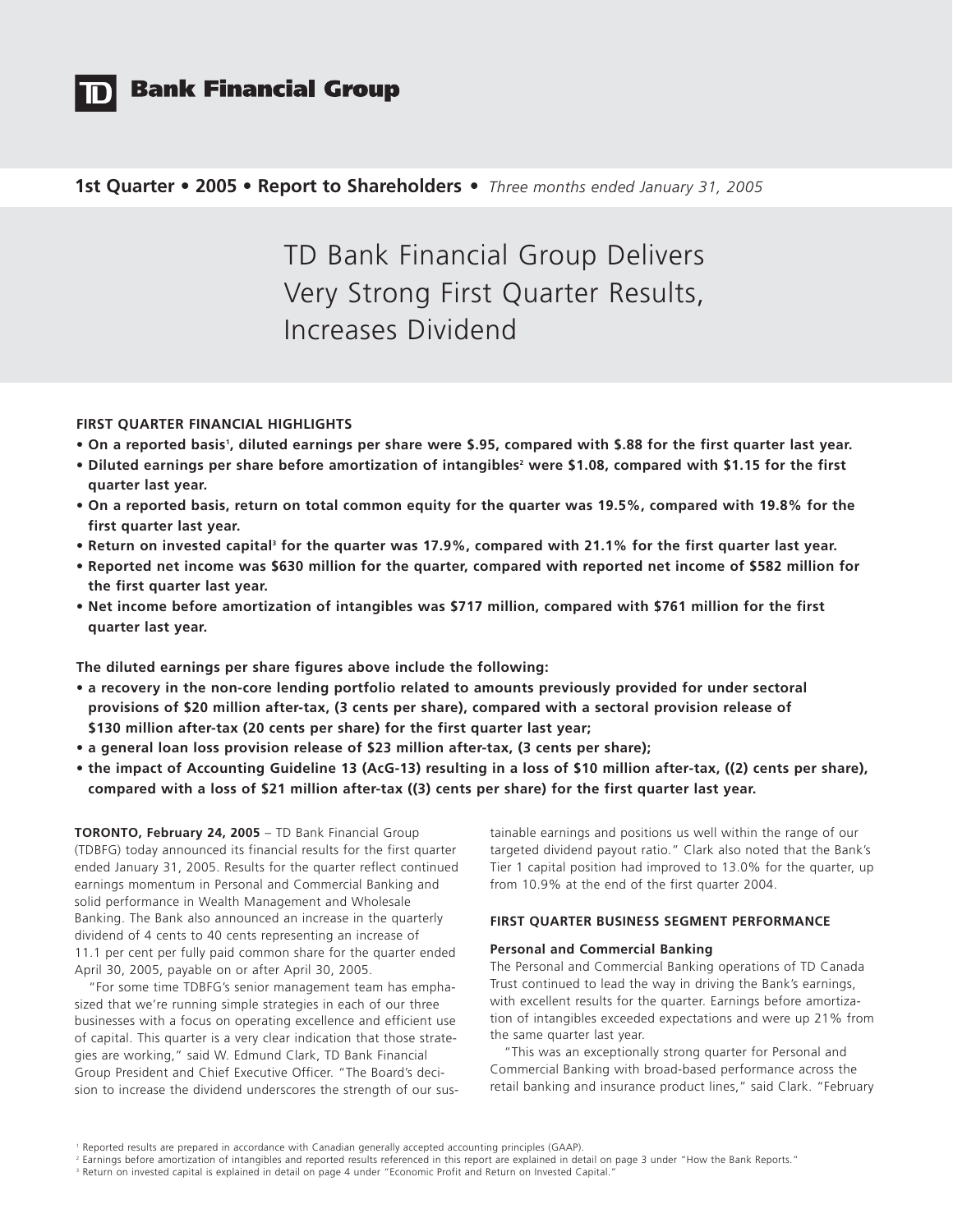1st marked the fifth anniversary of the acquisition of Canada Trust and this quarter generated the highest ever earnings for TD Canada Trust."

Highlights of the record results this quarter include robust insurance sales and improved claims experience, as well as continued strong real estate secured lending, core banking and business banking deposit volume growth. Personal and Commercial Banking earnings also benefited from an improvement in the efficiency ratio and a decline in provisions for credit loss on the personal side. Net interest margins also remained relatively flat for the third consecutive quarter.

### **Wealth Management**

Results from the Bank's Wealth Management business were driven by robust mutual fund sales and improved performance from the advice-based businesses.

This was offset by discount brokerage transactional volumes which were lower than last year in Canada, the United States and the United Kingdom. As a result, earnings before amortization of intangibles for Wealth Management were down 12% year-overyear but up 56% from the fourth quarter.

"Wealth Management's year-over-year results remain encouraging when viewed in the context of the current investments in infrastructure and our advice-based sales forces, and lower discount brokerage volumes that we didn't face in the first quarter last year," explained Clark. "This quarter clearly demonstrated that we have several solid vehicles for growth within our Wealth Management business as more customers are attracted to our advice-based businesses and mutual funds."

### **Wholesale Banking**

Wholesale Banking generated solid results this quarter. TD Securities' investment banking, domestic equity and advisory businesses led the way in driving earnings. Trading related revenues were down from an exceptionally strong first quarter last year, primarily due to weaker performance in our equity trading businesses. Merchant banking results were flat year-over-year.

"Wholesale Banking generated a very strong Return On Invested Capital (ROIC) of 22.9% this quarter along with solid levels of net income and economic profit," said Clark. "This was accomplished with lower risk weighted assets and invested capital."

### **Corporate**

The Bank had a recovery in the non-core lending portfolio related to amounts previously provided for under sectoral provisions of \$20 million after-tax, (3 cents per share) and a general loan loss provision release of \$23 million after-tax, (3 cents per share) in the quarter.

The Bank recorded a loss of \$10 million after-tax or 2 cents per share this quarter as a result of the impact of Accounting Guideline 13 (AcG-13), requiring the Bank to mark-to-market the value of its credit protection on its corporate lending portfolio.

Following the quarter, shareholders of Banknorth Group, Inc., approved the Bank's proposed acquisition of 51 per cent of Banknorth. The transaction is expected to close on or about March 1, 2005. Starting in the second quarter, Banknorth results will be reported as TDBFG's fourth business segment – U.S. Personal and Commercial Banking.

### **CONCLUSION**

"The Board and senior management team are very pleased with the Bank's performance this quarter and believe we are well positioned for a strong 2005 in this our 150th anniversary year," said Clark. "We look forward to building on this momentum with the addition of what we believe is the industry's best U.S. growth platform in Banknorth starting in the second quarter."

### **Caution regarding forward-looking statements**

*From time to time, the Bank makes written and oral forward-looking statements, including in this report, in other filings with Canadian regulators or the U.S. Securities and Exchange Commission (SEC), and in other communications. All such statements are made pursuant to the "safe harbour" provisions of the United States Private Securities Litigation Reform Act of 1995. Forward-looking statements include, among others, statements regarding the Bank's objectives and targets, and strategies to achieve them, the outlook for the Bank's business lines, and the Bank's anticipated financial performance. Forward-looking statements are typically identified by words such as "believe", "expect", "may" and "could". By their very nature, these statements are subject to inherent risks and uncertainties, general and specific, which may cause actual results to differ materially from the expectations expressed in the forward-looking statements. Some of the factors that could cause such differences include: the credit, market, liquidity, interest rate, operational and other risks discussed in the management discussion and analysis section of this report and in other regulatory filings made in Canada and with the SEC, including the Bank's 2004 Annual Report; general business and economic conditions in Canada, the United States and other countries in which the Bank conducts business; the effect of changes in monetary policy in those jurisdictions and changes in the foreign exchange rates for the currencies of those jurisdictions; the degree of competition in the markets in which the Bank operates, both from established competitors and new entrants; legislative and regulatory developments; the accuracy and completeness of information the Bank receives on customers and counterparties; the timely development and introduction of new products and services in receptive markets; the Bank's ability to complete and integrate acquisitions, including the acquisition of a 51% interest in Banknorth Group, Inc.; the Bank's ability to attract and retain key executives; reliance on third parties to provide components of the Bank's business infrastructure; technological changes; change in tax laws; unexpected judicial or regulatory proceedings; continued negative impact of the United States securities litigation environment; unexpected changes in consumer spending and saving habits; the possible impact on the Bank's businesses of international conflicts and terrorism; acts of God, such as earthquakes; and management's ability to anticipate and manage the risks associated with these factors and execute the Bank's strategies. The preceding list is not exhaustive of all possible factors. Other factors could also adversely affect the Bank's results. For more information, please see the discussion starting on page 37 of the Bank's 2004 Annual Report concerning the effect certain key factors could have on actual results. All such factors should be considered carefully when making decisions with respect to the Bank, and undue reliance should not be placed on the Bank's forward-looking statements. The Bank does not undertake to update any forward-looking statements, written or oral, that may be made from time to time by or on its behalf.*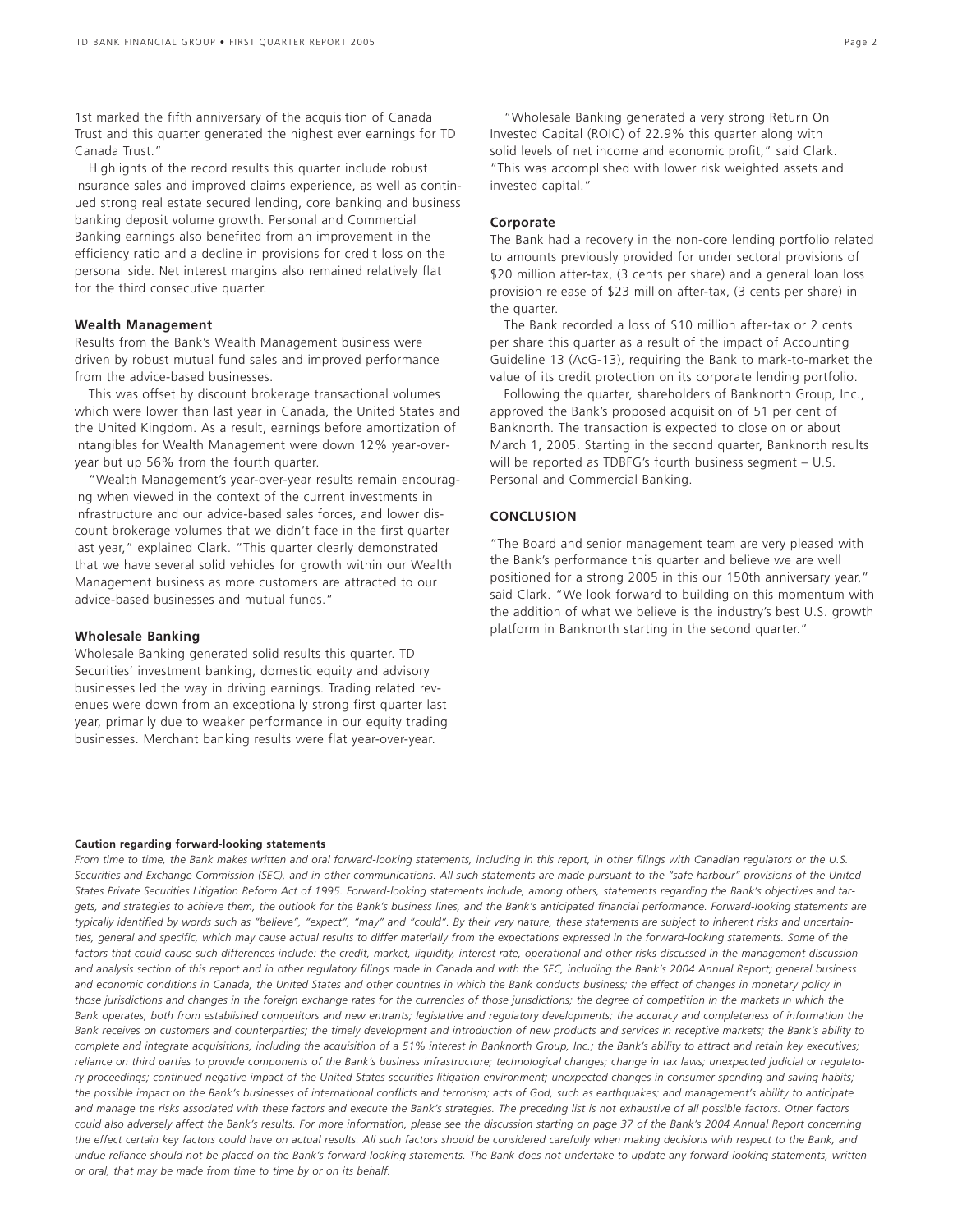# **MANAGEMENT'S DISCUSSION AND ANALYSIS**

This Management's Discussion and Analysis is as of February 24, 2005. Additional information relating to the Bank is on SEDAR at www.sedar.com, as well as on the Bank's website www.td.com.

# **HOW WE PERFORMED**

### **How the Bank Reports**

The Bank prepares its financial statements in accordance with Canadian generally accepted accounting principles (GAAP), relevant aspects of which are presented on pages 11 to 23 of this First Quarter Report to Shareholders. The Bank refers to results prepared in accordance with GAAP as the "reported basis".

The Bank also utilizes earnings before amortization of intangibles to assess each of its businesses and to measure overall Bank performance. To arrive at this measure, the Bank removes amortization of intangibles from reported basis earnings. The majority of the Bank's intangible amortization relates to the Canada Trust acquisition in fiscal 2000. The Bank excludes amortization of intangibles as this approach is how the Bank manages its businesses internally. Consequently, the Bank believes that earnings before amortization of intangibles provides the reader with an understanding of the Bank's results that can be consistently tracked from period to period.

As explained, earnings before amortization of intangibles is different from reported results determined in accordance with GAAP. Earnings before amortization of intangibles and related terms used in this report are not defined terms under GAAP, and therefore may not be comparable to similar terms used by other issuers. The table below provides a reconciliation between the Bank's earnings before amortization of intangibles and its reported results.

### **Reconciliation of earnings before amortization of intangibles to reported results** (unaudited)

|                                                                                                                                                                                                                                                                  |    | For the three months ended    |    |                                  |  |  |  |  |  |
|------------------------------------------------------------------------------------------------------------------------------------------------------------------------------------------------------------------------------------------------------------------|----|-------------------------------|----|----------------------------------|--|--|--|--|--|
| (millions of Canadian dollars)                                                                                                                                                                                                                                   |    | <b>Jan. 31</b><br>2005        |    | Jan. 31<br>2004                  |  |  |  |  |  |
| Net interest income<br>Provision for (reversal of) credit losses<br>Other income<br>Non-interest expenses                                                                                                                                                        | s  | 1,411<br>10<br>1,395<br>1,811 | S  | 1,445<br>(104)<br>1,300<br>1,755 |  |  |  |  |  |
| Income before provision for income taxes<br>Provision for income taxes                                                                                                                                                                                           |    | 985<br>268                    |    | 1,094<br>333                     |  |  |  |  |  |
| Net income before amortization of intangibles<br>Amortization of intangibles, net of income taxes                                                                                                                                                                | \$ | 717<br>87                     | \$ | 761<br>179                       |  |  |  |  |  |
| Net income applicable to common shares – reported basis                                                                                                                                                                                                          | s  | 630                           | \$ | 582                              |  |  |  |  |  |
| (Canadian dollars)                                                                                                                                                                                                                                               |    |                               |    |                                  |  |  |  |  |  |
| Basic net income per common share – reported basis<br>Diluted net income per common share – reported basis<br>Basic net income per common share – before amortization of intangibles<br>Diluted net income per common share – before amortization of intangibles | s  | .96<br>.95<br>1.09<br>1.08    | \$ | .89<br>.88<br>1.16<br>1.15       |  |  |  |  |  |

Certain comparative amounts have been restated. See Note 1 of the Consolidated Interim Financial Statements.

### **Net Income**

Reported net income was \$630 million for the first quarter 2005, compared with \$582 million in the same quarter last year. Reported basic earnings per share were \$.96, compared with \$.89 in the same quarter last year. Reported diluted earnings per share were \$.95 for the quarter, compared with \$.88 in the same quarter last year. Reported return on total common equity, on an annualized basis was 19.5% for the quarter compared with 19.8% in the same quarter last year.

Net income before amortization of intangibles for the first quarter 2005 was \$717 million, compared with \$761 million in the same quarter last year. Basic earnings per share before amortization of intangibles were \$1.09, compared with \$1.16 in the same quarter last year. Diluted earnings per share before amortization of intangibles were \$1.08 for the quarter, compared with \$1.15 in the same quarter last year. Return on total common equity before amortization of intangibles, on an annualized basis was 22.1% for the quarter compared with 26.0% in the same quarter last year.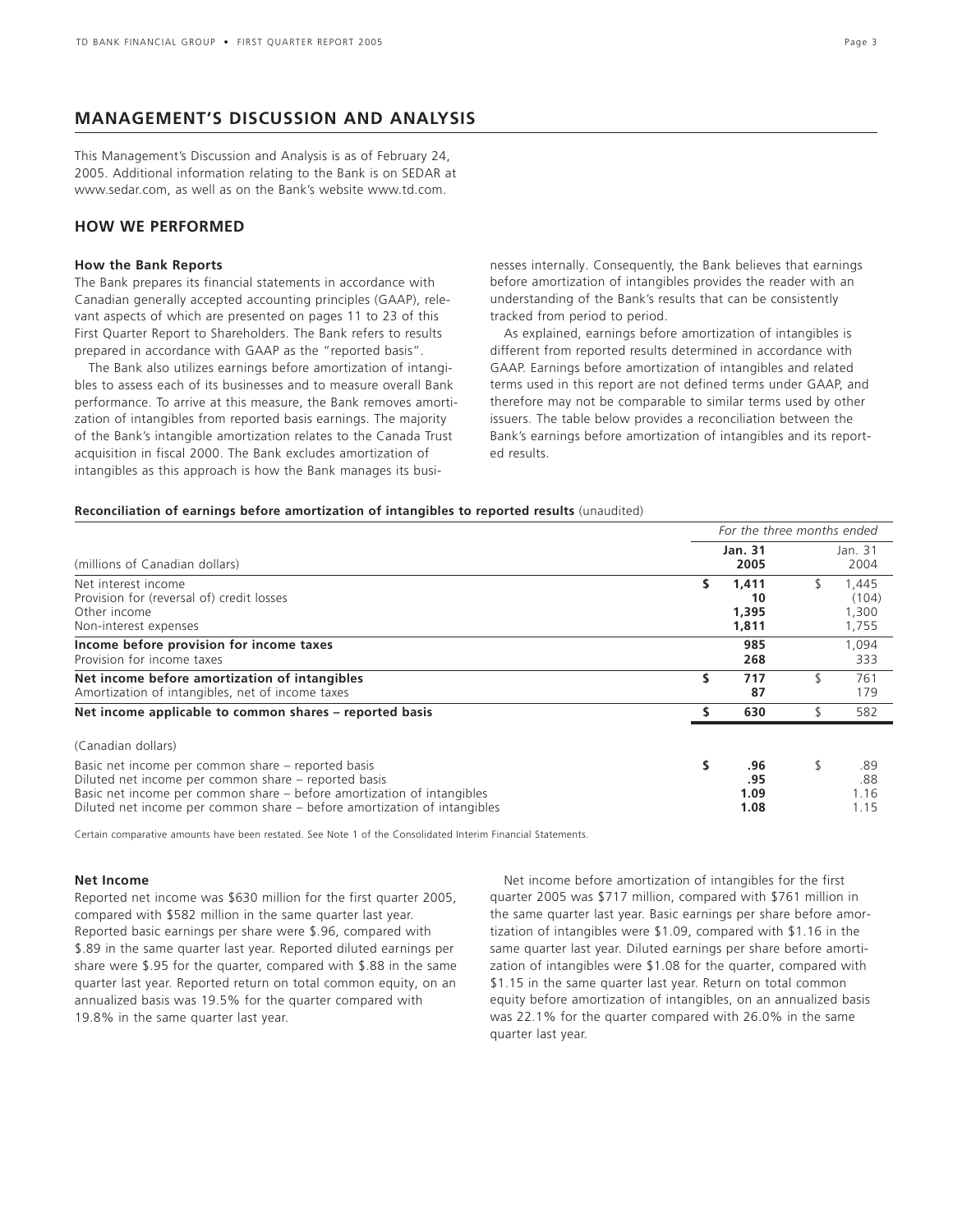### **Economic Profit and Return on Invested Capital**

The Bank utilizes economic profit as a tool to measure shareholder value creation. Economic profit is net income before amortization of intangibles less a charge for average invested capital. Average invested capital is equal to average common equity plus the average cumulative after-tax amounts of goodwill and intangible assets amortized as of the reporting date. The rate used in the charge for capital is the equity cost of capital calculated using the Capital Asset Pricing Model. The charge represents an assumed minimum return required by common shareholders on the Bank's invested capital. The Bank's goal is to achieve positive and growing economic profit.

Return on invested capital (ROIC) is net income before amortization of intangibles, divided by average invested capital. ROIC is a variation on the economic profit measure that is useful in comparison to the equity cost of capital. Both ROIC and the cost of capital are percentage rates, while economic profit is a dollar measure. When ROIC exceeds the equity cost of capital, economic profit is positive. The Bank's goal is to maximize economic profit by achieving ROIC that exceeds the equity cost of capital.

Economic profit and ROIC are not defined terms under GAAP, and therefore may not be comparable to similar terms used by other issuers. The following table provides a reconciliation between the Bank's economic profit, return on invested capital and net income before amortization of intangibles. Earnings before amortization of intangibles and related terms are discussed in the "How the Bank Reports" section.

### **Reconciliation of economic profit, return on invested capital and net income before amortization of intangibles**

|                                                                                                             |    | For the three months ended |  |                 |
|-------------------------------------------------------------------------------------------------------------|----|----------------------------|--|-----------------|
| (millions of Canadian dollars)                                                                              |    | Jan. 31<br>2005            |  |                 |
| Average common equity<br>Average cumulative amount of goodwill/intangible amortization, net of income taxes |    | 12,846<br>3,080            |  | 11.665<br>2,666 |
| Average invested capital<br>Rate charged for invested capital                                               | S. | 15,926<br>10.1%            |  | 14,331<br>10.7% |
| Charge for invested capital<br>Net income before amortization of intangibles                                |    | (405)<br>717               |  | (385)<br>761    |
| Economic profit                                                                                             |    | 312                        |  | 376             |
| Return on invested capital                                                                                  |    | 17.9%                      |  | 21.1%           |
| Return on total common equity – reported basis                                                              |    | 19.5                       |  | 19.8            |

### **Net Interest Income**

Net interest income on a reported basis was \$1,411 million for the first quarter 2005, a decrease of \$34 million from the same quarter last year. The decrease was primarily related to Wholesale Banking and was mainly attributable to reduced trading-related net interest income and continued reductions in the Wholesale Banking loan portfolio. This decrease was partially offset by higher net interest income in Personal and Commercial Banking due to strong volume growth in real estate secured lending, small business deposits and core banking, slightly offset by lower margins. Net interest income in Wealth Management also increased due to higher spreads on margin loans combined with higher customer deposit balances in Waterhouse U.S.A.

At the total Bank level, the Bank does not discuss net interest income on a taxable equivalent basis (TEB), as it is not useful at that level. However, on a segmented basis, the Bank discusses net interest income on a TEB. For further details, see the introductory discussion in the "How Our Businesses Performed" section on page 9.

### **Other Income**

Other income on a reported basis was \$1,395 million for the first quarter 2005, an increase of \$95 million from the same quarter last year.

Insurance revenues, net of claims, increased by \$73 million compared with the same quarter last year, due to the acquisition of business from Liberty Mutual Group, improved claims experience and organic volume growth. Securitization income declined by \$18 million due to lower levels of securitized assets.

Trading income reported in other income increased by \$24 million compared with the same quarter last year mainly due to an increase in trading income in Wholesale Banking. However, trading-related income (which is the total of trading income reported in other income and the net interest income on trading positions reported in net interest income) decreased by \$83 million compared with the same quarter last year primarily as a result of lower equity trading-related income. The Bank also recognized \$16 million of losses (net of accrual costs) in the current quarter, as compared with \$31 million of losses in the same quarter last year, related to derivatives not afforded hedge accounting subsequent to the adoption of the new hedging relationships accounting guideline in fiscal 2004.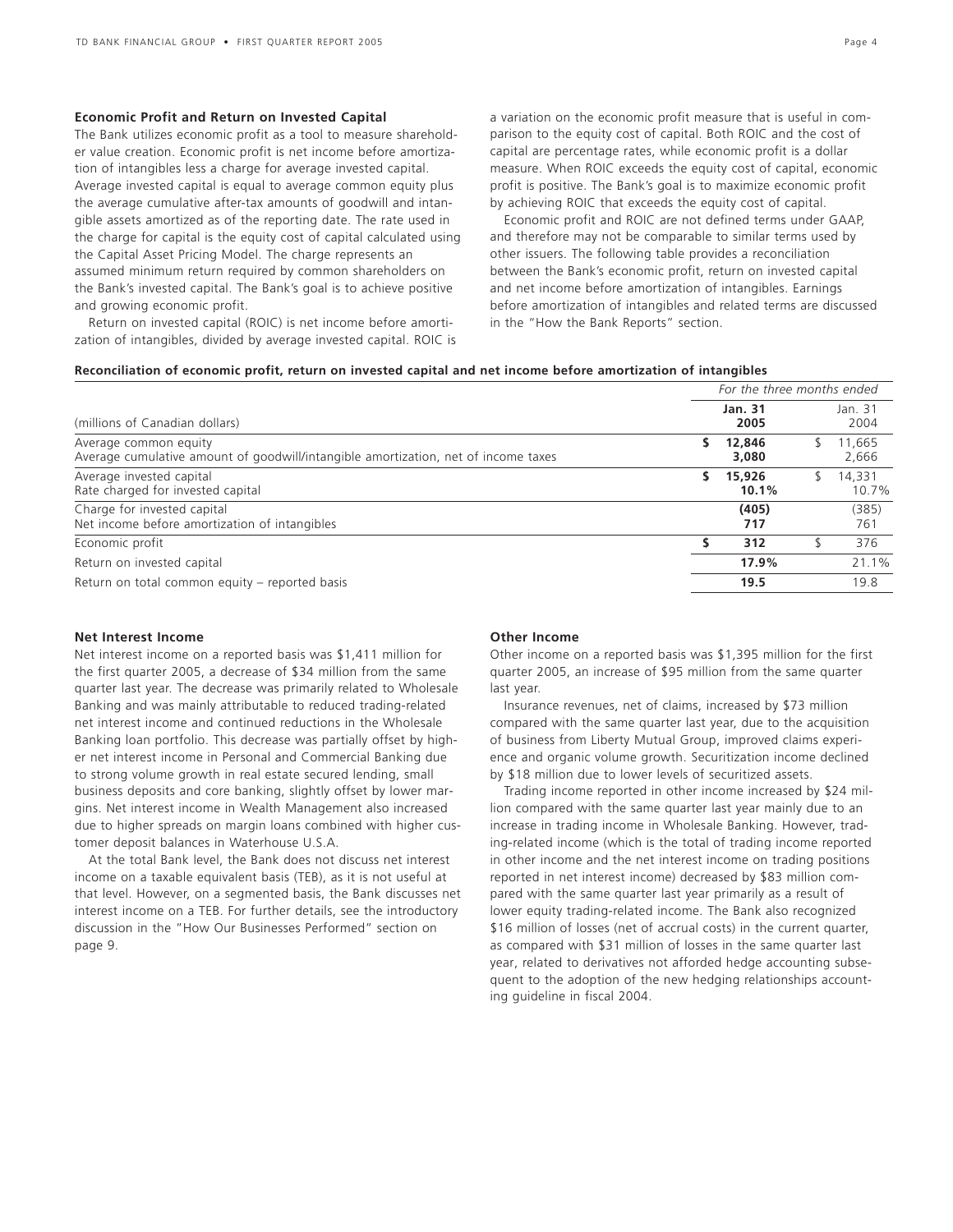Investment and securities services decreased by \$11 million primarily as a result of self-directed brokerage fees decreasing by \$58 million as compared with the same quarter last year due to lower trading volumes. Average trades per day decreased by 16% to 114,000 from 135,000 in the same quarter last year. Mutual fund management fees, however, increased by \$10 million and investment management fees increased by \$6 million as compared with the same quarter last year due to an increase in assets under management. Capital market fee revenues (which include revenues from mergers and acquisitions, underwriting, equity sales and trading and full service commissions) increased by \$24 million compared with the same quarter last year due to improved equity issuance in the institutional equity businesses and higher advisory fees in mergers and acquisitions.

### **Non-Interest Expenses**

On a reported basis, expenses for the first quarter 2005 were \$1,945 million compared with \$1,925 million in the same quarter last year.

The increase in expenses was primarily within Personal and Commercial Banking where expenses increased due to growth in insurance business volume and the acquisition of business from Liberty Mutual Group. Expenses in Wealth Management increased due to higher mutual fund sales commissions and full service commissions paid. Expenses in the Corporate segment also increased due to higher corporate support function costs. The

On a reported basis, the Bank's overall efficiency ratio was 69.3% compared with 70.1% in the same quarter last year. The Bank's consolidated efficiency ratio is impacted by shifts in its business mix. The efficiency ratio is viewed as a more relevant measure for Personal and Commercial Banking, which had an efficiency ratio before amortization of intangibles of 55.6% this quarter compared with 58.3% in the same quarter last year. The Bank's efficiency ratio before amortization of intangibles weakened to 64.5% in the first quarter 2005 from 63.9% in the same quarter last year.

### **Taxes**

The Bank's effective tax rate, on a reported basis, was 26.0% for the first quarter 2005, compared with 37.0% in the same quarter last year. Based on earnings before amortization of intangibles, the effective tax rate was 27.2% for the quarter compared with 30.4% in the same quarter last year. The change in the effective rate is primarily due to the items listed in the following table.

|                                                            | For the three months ended January 31 |      |       |  |      |       |  |  |  |
|------------------------------------------------------------|---------------------------------------|------|-------|--|------|-------|--|--|--|
| (millions of Canadian dollars)                             |                                       |      | 2005  |  |      | 2004  |  |  |  |
| Income taxes at Canadian statutory income tax rate         |                                       | 298  | 35.0% |  | 324  | 35.1% |  |  |  |
| Increase (decrease) resulting from:                        |                                       |      |       |  |      |       |  |  |  |
| Dividends received                                         |                                       | (48) | (5.6) |  | (45) | (4.9) |  |  |  |
| Rate differentials on international operations             |                                       | (36) | (4.2) |  | (16) | (1.7) |  |  |  |
| Future federal and provincial tax rate increases           |                                       |      |       |  | 51   | 5.5   |  |  |  |
| Federal large corporations tax                             |                                       |      |       |  |      |       |  |  |  |
| Other $-$ net                                              |                                       |      | .8    |  | 26   | 2.8   |  |  |  |
| Provision for income taxes and effective income tax rate - |                                       |      |       |  |      |       |  |  |  |
| reported basis                                             |                                       | 221  | 26.0% |  | 342  | 37.0% |  |  |  |

Certain comparative amounts have been restated. See Note 1 of the Consolidated Interim Financial Statements.

### **Balance Sheet**

Total assets were \$333 billion at the end of the first quarter 2005, \$22 billion higher than October 31, 2004. Increased positions in securities represented \$13 billion of the increase. Also, compared with October 31, 2004, personal loans, including securitizations, increased by \$2 billion to reach \$58 billion, as a result of steady growth in real estate secured lending volumes. At the end of the quarter, residential mortgages, including securitizations, increased by \$2 billion compared with October 31, 2004 as the current low interest rate environment continues to drive customer demand. Bank-originated securitized assets not included on the balance sheet amounted to \$21 billion, compared with \$20 billion as at October 31, 2004.

Wholesale banking deposits increased by \$9 billion as compared with October 31, 2004 mainly due to funding of the increase in trading securities.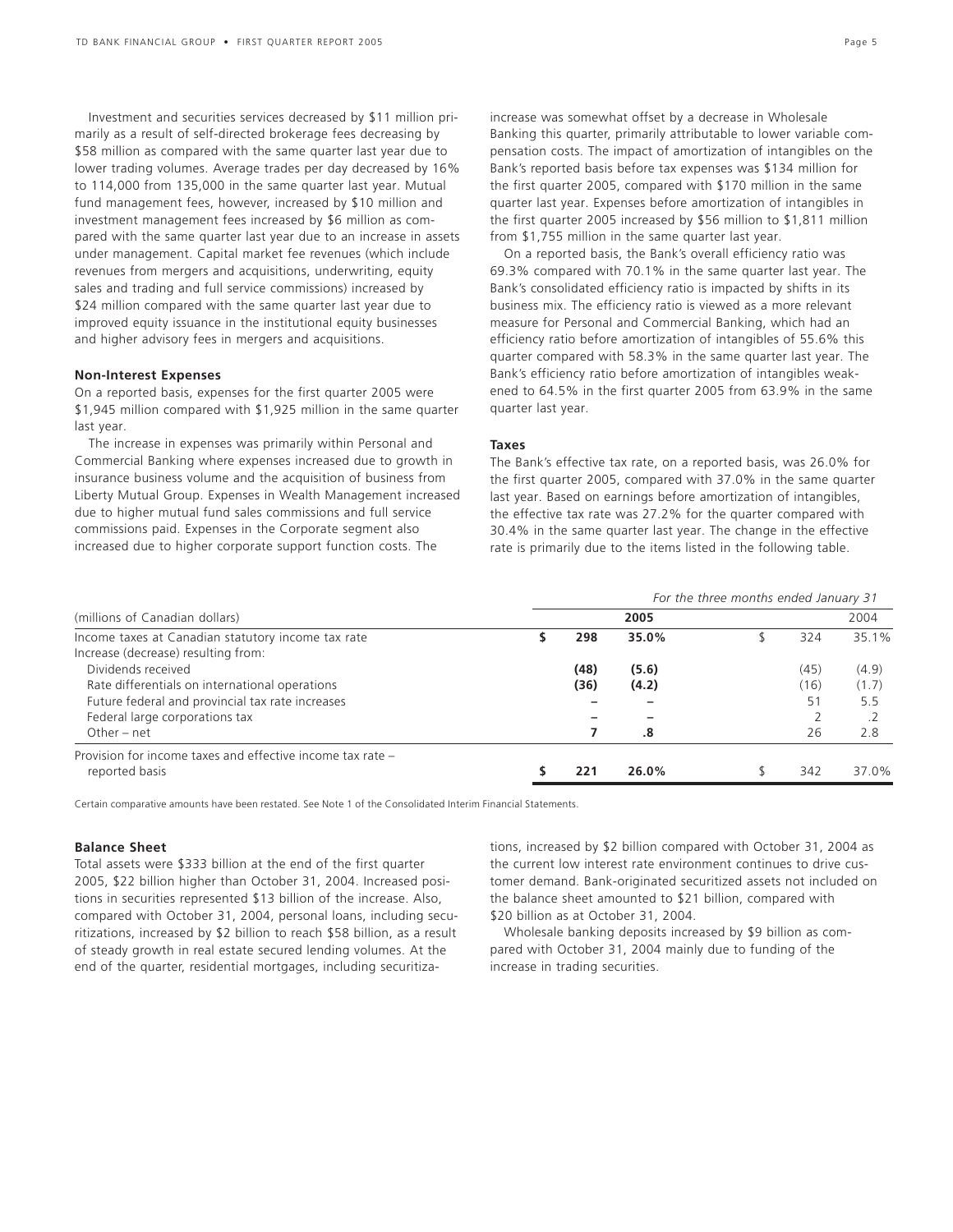The Bank enters into structured transactions on behalf of clients which results in assets recorded on the Bank's Consolidated Interim Balance Sheet for which market risk has been transferred to third parties via total return swaps. As at January 31, 2005, assets under such arrangements amounted to \$14 billion, unchanged from October 31, 2004. The Bank also acquires market risk on certain assets via total return swaps, without acquiring the cash instruments directly. Assets under such arrangements amounted to \$5 billion as at January 31, 2005 unchanged from October 31, 2004. Market risk for all such positions is tracked and monitored, and regulatory market risk capital is required.

### **Managing Risk**

### **Credit Risk and Provision for (Reversal of) Credit Losses**

During the first quarter 2005, the Bank recorded a provision for credit losses of \$10 million compared with a reversal of credit losses of \$104 million in the same quarter last year. The provision for credit losses recorded in the first quarter 2005 was mainly attributable to Personal and Commercial Banking, which reported a \$95 million provision in the normal course of business (before the effect of securitizations). Partially offsetting this provision for credit losses was a \$35 million general allowance release and a \$35 million recovery in the non-core lending portfolio related to amounts previously provided for under sectoral provisions. These reversals were a result of continued reduction in exposure in the Bank's non-core lending portfolio and improved market conditions. Also, as a result of improved conditions in the lending business and reduced exposures, the portfolio is at a point where the Bank has identified specific allowances and no longer requires sectoral allowances.

### **Interest Rate Risk**

The objective of interest rate risk management for the non-trading portfolio is to ensure stable and predictable earnings are realized over time. In this context, the Bank has adopted a disciplined hedging approach to profitability management for its asset and liability positions including a modeled maturity profile for nonrate sensitive assets, liabilities and equity. Key aspects of this approach are:

- minimizing the impact of interest rate risk on net interest income and economic value within Personal and Commercial Banking; and
- measuring the contribution of each product on a risk adjusted, fully-hedged basis, including the impact of financial options granted to customers.

The Bank uses derivative financial instruments, wholesale instruments and other capital market alternatives and, less frequently, product pricing strategies to manage interest rate risk. As at January 31, 2005, an immediate and sustained 100 basis point increase in rates would have decreased the economic value of shareholders' equity by \$113 million or 1% after-tax.

### **Liquidity Risk**

The Bank holds a sufficient amount of liquidity to fund its obligations as they come due under normal operating conditions as well as under a base case stress scenario that defines the minimum amount of liquidity that must be held at all times. The surplus liquid asset position is defined as total available liquid assets less the Bank's maturing wholesale funding, potential non-wholesale deposit run-off and contingent liabilities coming due in 90 days. As at January 31, 2005, the Bank's consolidated surplus liquid asset position up to 90 days was \$23.1 billion, compared with a consolidated surplus liquid asset position of \$18.8 billion on October 31, 2004. The Bank ensures that it meets the requirements by managing its cash flows and holding highly liquid assets that can be readily converted into cash. The Bank manages liquidity on a global basis, ensuring the prudent management of liquidity risk in all its operations. In addition to a large base of stable retail and commercial deposits, the Bank has an active wholesale funding program including asset securitization. This funding is highly diversified as to source, type, currency and geographical location.

### **Market Risk**

The Bank manages market risk in its trading books by using several key controls. The Bank's market risk policy sets out detailed limits for each trading business, including Value at Risk (VaR), stress test, stop loss, and limits on profit and loss sensitivity to various market factors. Policy controls are augmented through active oversight by independent market risk staff and frequent management reporting. VaR is a statistical loss threshold which should not be exceeded on average more than once in 100 days. It is also the basis for regulatory capital for market risk. The table on the following page presents average and end-of-quarter general market risk VaR usage for the three month period ended January 31, 2005, as well as the fiscal 2004 average. The Bank backtests its VaR by comparing it to daily net trading revenue. For the three month period ended January 31, 2005, daily net trading revenues were positive for 91% of the trading days. Losses never exceeded the Bank's statistically predicted VaR for the total of the Bank's trading-related businesses.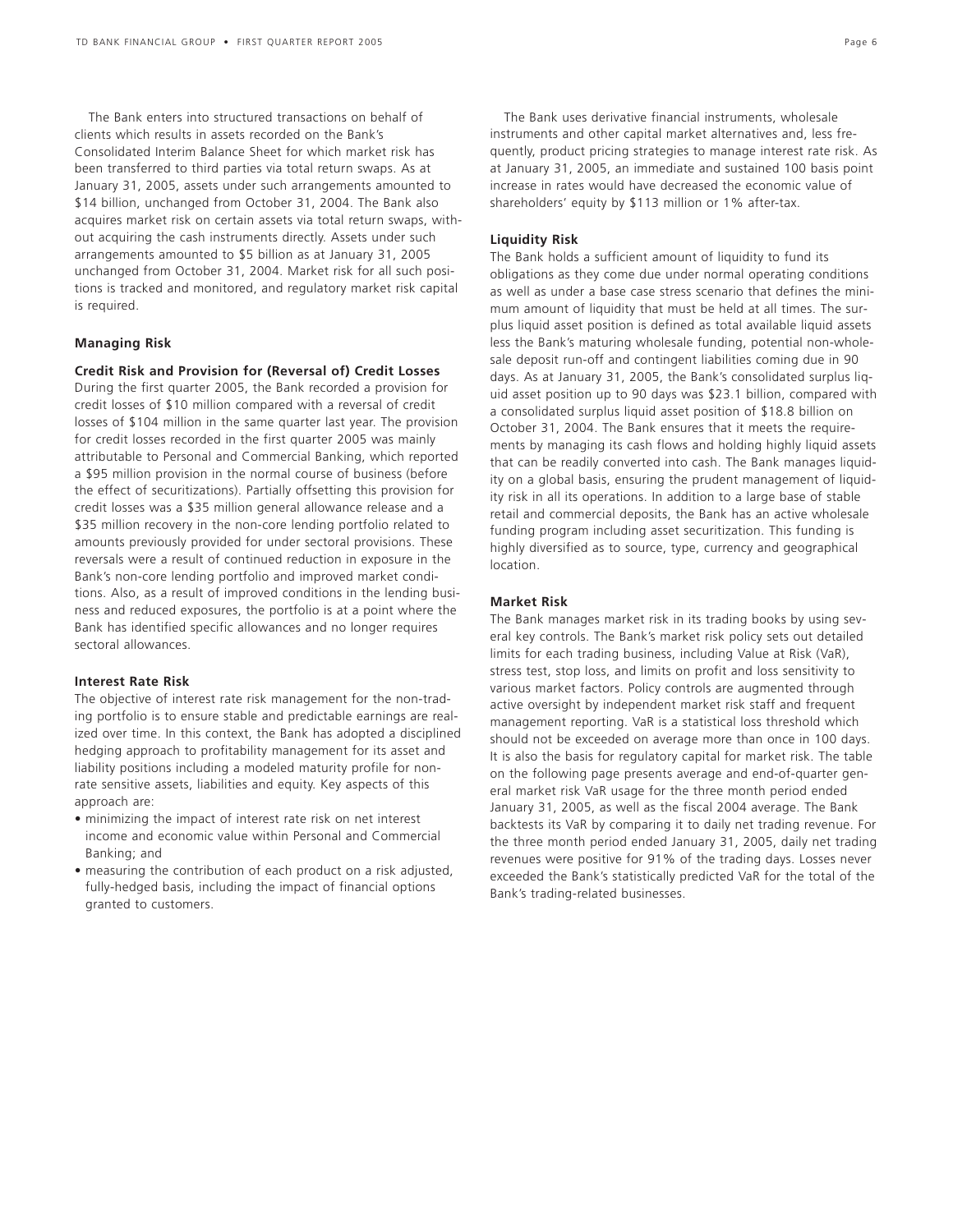### **Value at Risk Usage – Wholesale Banking**

|                                                                                                        | For the three<br>months ended     | For the three<br>months ended |                                   | For the twelve<br>months ended |
|--------------------------------------------------------------------------------------------------------|-----------------------------------|-------------------------------|-----------------------------------|--------------------------------|
| (millions of Canadian dollars)                                                                         | Jan. 31 2005<br>As at             | Jan. 31 2005<br>Average       |                                   | Oct. 31 2004<br>Average        |
| Interest rate risk<br>Equity risk<br>Foreign exchange risk<br>Commodity risk<br>Diversification effect | 8.5<br>8.3<br>2.9<br>2.6<br>(9.6) |                               | 8.7<br>5.6<br>2.8<br>1.2<br>(9.5) | 9.<br>5.3<br>2.6<br>(6.9)      |
| General Market Value at Risk                                                                           | 12.7                              |                               | 8.8                               | 10.9                           |

### **Capital**

As at January 31, 2005, the Bank's Tier 1 capital ratio was 13.0%, compared with 12.6% at October 31, 2004. Risk-weighted assets increased by \$3 billion compared with October 31, 2004 principally from asset growth in Personal and Commercial Banking. Tier 1 capital increased by \$.8 billion compared with October 31, 2004 driven by continued strong internal capital generation.

# **ACCOUNTING AND REPORTING CHANGES**

The following is a summary of accounting and reporting changes the Bank expects to adopt in future periods. See Note 12 of the Bank's Consolidated Interim Financial Statements for more details of future accounting and reporting changes.

### **Earnings per Share**

The Canadian Institute of Chartered Accountants (CICA) has issued a proposed accounting standard on earnings per share that is applicable to the Bank in fiscal 2006. The primary impact of the proposed standard is that it eliminates the provision that allows the Bank to assume that contracts with the option of settling in either cash or stock will be settled in cash. As a result, the Bank's liability for preferred shares and Capital Trust Securities (comprising Capital Trust Securities and TD Capital Trust II Securities of TD Capital Trust and TD Capital Trust II, respectively) will need to be included in the diluted earnings per share calculation. The impact on diluted earnings per share is expected to be approximately four cents per share per quarter. Basic earnings per share will not be affected.

### **Financial Instruments, Hedges and Comprehensive Income**

The CICA has issued three new accounting standards – *Financial Instruments – Recognition and Measurement, Hedges* and *Comprehensive Income.* These standards are substantially harmonized with U.S. GAAP and are effective for the Bank beginning

### **Acquisition of Banknorth Group, Inc.** On February 18, 2005, shareholders of Banknorth Group, Inc.

(Banknorth) approved the proposed acquisition by the Bank of 51% of the outstanding shares of Banknorth. The transaction is expected to close on or about March 1, 2005, pending final regulatory approval.

with the first quarter of fiscal 2007. The principal impacts of the standards are detailed as follows.

- Financial assets will be classified as available for sale, held to maturity or trading.
- For fair value hedges, where the Bank is hedging changes in the fair value of assets, liabilities or firm commitments, the change in the value of derivatives and hedged items will be recorded through income.
- For cash flow hedges where the Bank is hedging the variability in cash flows related to variable rate assets, liabilities or forecasted transactions, the effective portion of the changes in the fair values of the derivative instruments will be recorded through comprehensive income until the hedged items are recognized in income.
- Comprehensive income will be a new component of shareholders' equity and a new statement entitled Statement of Comprehensive Income will be added to the Bank's primary Consolidated Financial Statements.

### **Controls and Procedures Surrounding Preparation of Financial Statements**

The Bank currently expects to file a certification on the adequacy of internal controls in the 2005 Annual Report to be issued in December pursuant to Section 404 of the U.S. Sarbanes-Oxley Act of 2002. In 2004, work was conducted throughout the Bank to identify, document and assess internal controls over financial reporting.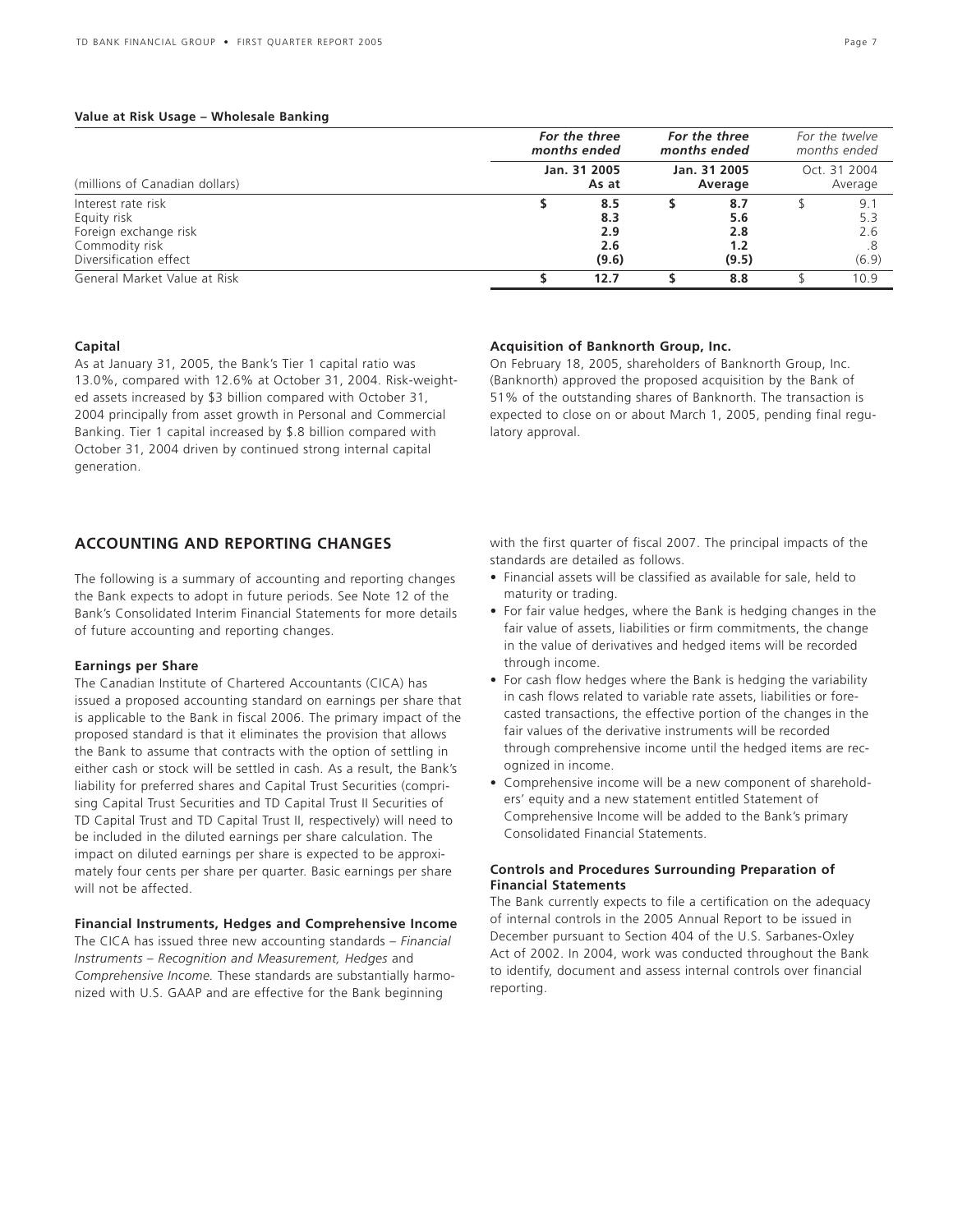# **SUPPLEMENTARY INFORMATION**

## **Table 1:** Quarterly Results

| <b>Quarterly Results - Reported Basis</b>                                                                    |   |                  |         |            |    |                  |     |                  |    |                  |              |                  |     |                  |                |               |                  |
|--------------------------------------------------------------------------------------------------------------|---|------------------|---------|------------|----|------------------|-----|------------------|----|------------------|--------------|------------------|-----|------------------|----------------|---------------|------------------|
|                                                                                                              |   | 2005             |         |            |    |                  |     |                  |    | 2004             |              |                  |     |                  |                |               | 2003             |
| (millions of Canadian dollars)                                                                               |   | <b>Jan. 31</b>   | Oct. 31 |            |    | Jul. 31          |     | Apr. 30          |    | Jan. 31          |              | Oct. 31          |     | Jul. 31          | Apr. 30        |               | Jan. 31          |
| Net interest income<br>Other income                                                                          |   | \$1.411<br>1.395 | \$1,435 | .118       |    | \$1,452<br>1.181 |     | \$1,441<br>1.284 |    | \$1,445<br>1,300 |              | \$1,335<br>1.094 |     | \$1,358<br>1.193 | \$1,400<br>968 |               | \$1.344<br>1,169 |
| Total revenue                                                                                                |   | 2,806            |         | 2.553      |    | 2,633            |     | 2.725            |    | 2.745            |              | 2.429            |     | 2.551            | 2,368          |               | 2,513            |
| Net income (loss) applicable to common shares                                                                | s | 630              |         | 595        | S. | 565              | \$. | 490              | S. | 582              | -S           | 480              | \$. | 480              | \$ (295)       | $\mathcal{S}$ | - 324            |
| (Canadian dollars)<br>Basic net income (loss) per common share<br>Diluted net income (loss) per common share |   | .96<br>.95       |         | .91<br>.90 |    | .87<br>.86       |     | .74<br>.74       | R  | .89<br>.88       | <sup>5</sup> | .74<br>.73       |     | .74<br>.73       | .46)<br>(46)   |               | .50<br>.50       |

# **Quarterly Results – Before Amortization of Intangibles**

|                                                                                                              | 2005             |                     |                  |                  | 2004                |                      |                  |                         | 2003             |
|--------------------------------------------------------------------------------------------------------------|------------------|---------------------|------------------|------------------|---------------------|----------------------|------------------|-------------------------|------------------|
| (millions of Canadian dollars)                                                                               | Jan. 31          | Oct. 31             | Jul. 31          | Apr. 30          | Jan. 31             | Oct. 31              | Jul. 31          | Apr. 30                 | Jan. 31          |
| Net interest income<br>Other income                                                                          | \$1.411<br>1.395 | \$1,435<br>1.118    | \$1,452<br>1.181 | \$1,441<br>1.284 | \$1,445<br>1,300    | \$1,335<br>1.094     | \$1,358<br>1.193 | \$1,400<br>968          | \$1,344<br>1,169 |
| Total revenue                                                                                                | 2,806            | 2.553               | 2.633            | 2.725            | 2.745               | 2.429                | 2.551            | 2.368                   | 2.513            |
| Net income (loss) applicable to common shares                                                                | 717<br>s.        | 687<br><sup>S</sup> | \$ 664           | 597<br>S.        | 761<br><sup>S</sup> | 592<br><sup>\$</sup> | 599              | (168) \$<br>$S_{\perp}$ | -457             |
| (Canadian dollars)<br>Basic net income (loss) per common share<br>Diluted net income (loss) per common share | 1.09<br>1.08     | .05<br>1.04         | .02<br>1.01      | .91<br>.90       | .16<br>1.15         | .91<br>.90           | .92<br>.91       | .26)<br>.26)            | .70              |

Certain comparative amounts have been restated. See Note 1 of the Consolidated Interim Financial Statements.

### **Table 2:** Capital Stock and Liabilities for Preferred Shares

| (thousands of shares)                                                                   | <b>Jan. 31</b><br>2005 | Oct. 31<br>2004 |
|-----------------------------------------------------------------------------------------|------------------------|-----------------|
| Liabilities for preferred shares issued by the Bank:                                    |                        |                 |
| Class A – Series I                                                                      | 16                     | 16              |
| Class $A - Series J$                                                                    | 16,384                 | 16,384          |
| Class A – Series M                                                                      | 14,000                 | 14,000          |
| Class $A -$ Series N                                                                    | 8,000                  | 8,000           |
| Liabilities for preferred shares issued by TD Mortgage Investment Corporation: Series A | 350                    | 350             |
| Common shares - outstanding                                                             | 658,349                | 655,902         |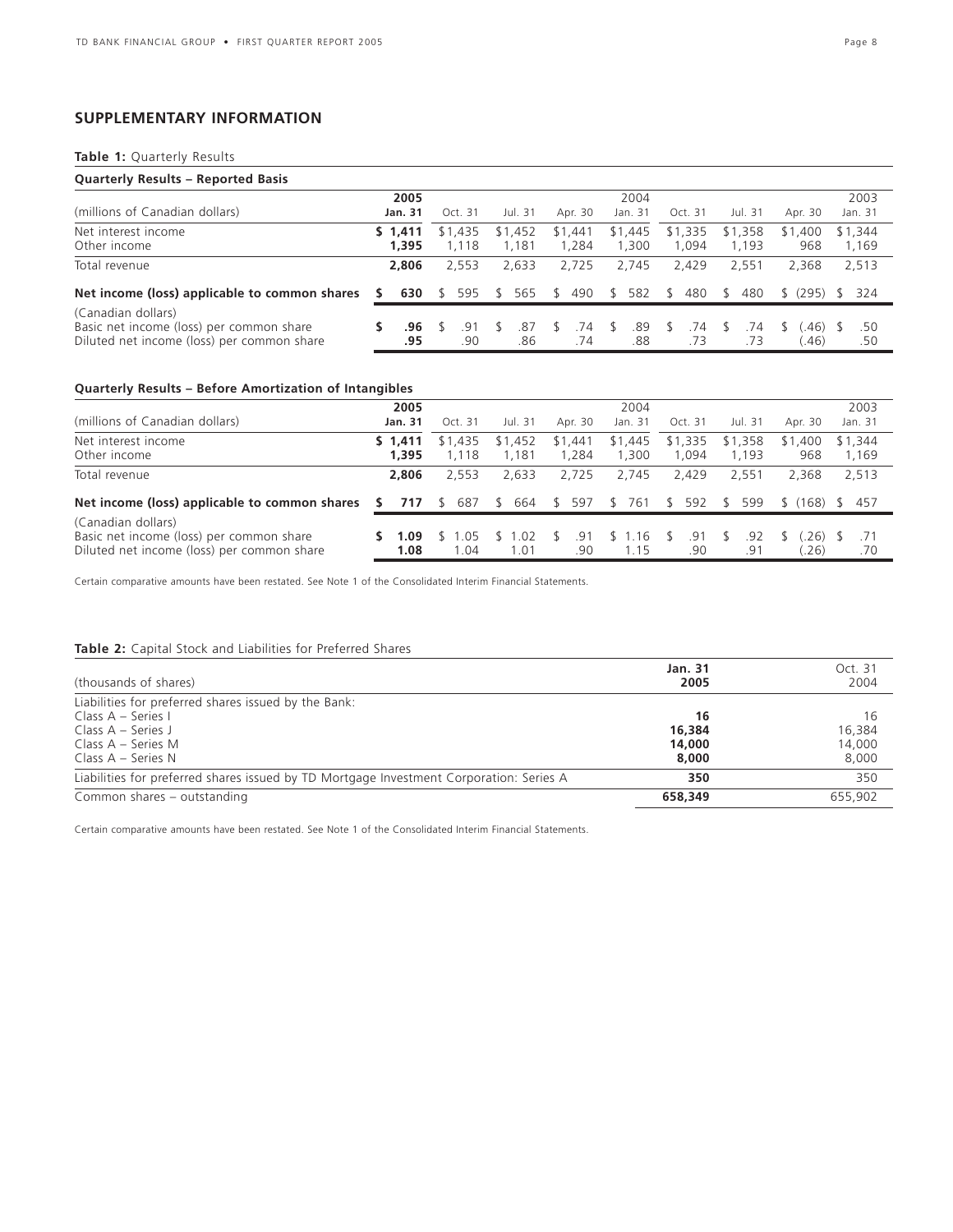# **HOW OUR BUSINESSES PERFORMED**

For management reporting purposes, the Bank's operations and activities are organized around the following operating business segments: Personal and Commercial Banking, Wholesale Banking, and Wealth Management. Results of each business segment reflect revenues, expenses, assets and liabilities generated by the business in that segment. The Bank measures and evaluates the performance of each segment based on earnings before amortization of intangibles and, where applicable, the Bank notes that the measure is before amortization of intangibles. For example, revenue is not affected by the amortization of intangibles, but expenses are affected by the amortization of intangibles. This measure is only relevant in the Personal and Commercial Banking and Wealth Management segments as there are no intangibles allocated to the Wholesale Banking and Corporate segments. For further details see the "How the Bank Reports" section on page 3. For information concerning the Bank's measures of economic profit and return on invested capital, see page 4. Segmented information also appears in Note 10 of the Bank's Consolidated Interim Financial Statements.

Net interest income, primarily within Wholesale Banking is calculated on a taxable equivalent basis (TEB), which means that the value of non-taxable or tax-exempt income such as dividends is adjusted to its equivalent before tax value. Using TEB allows the Bank to measure income from all securities and loans consistently and makes for more meaningful comparison of net interest income with similar institutions. The TEB adjustment reflected primarily in the Wholesale Banking segment's results is eliminated in the Corporate segment.

### **Personal and Commercial Banking**

Personal and Commercial Banking recorded very strong operating results this quarter. A positive spread of five percentage points between revenue and expense growth combined with lower credit losses resulted in 21% earnings growth compared with the same quarter last year. Net income of \$424 million before amortization of intangibles for the first quarter 2005 increased by \$74 million from the same quarter last year. Return on invested capital increased from 20% last year to 23% this quarter and economic profit grew by \$67 million or 35% compared with the same quarter last year.

Revenue grew by \$148 million or 10% compared with the same quarter last year. The acquisition of insurance business from Liberty Mutual Group contributed \$34 million to revenue growth. The main contributors to organic revenue growth were improved insurance claims experience and strong volumes in real estate secured lending, core deposits and small business deposits. These areas of growth were partly offset by lower margins. The revenue growth rate is running ahead of target due to a combination of

<sup>1</sup> This outlook and others expressed in this report are based on the Bank's views and the actual outcome is uncertain. For more information, see the "Caution regarding forward-looking statements" on page 2.

better than expected insurance results and higher margin in core deposits.

As compared with the same quarter last year, real estate secured lending volume (including securitizations) grew by \$10 billion or 10%, credit card volume grew by \$241 million or 6%, personal deposit volume grew \$4 billion or 4% while other personal loans declined by \$212 million or 1%. Business deposits grew by \$3 billion or 11% and business loans and acceptances increased by \$200 million or 1%. Originated insurance premiums grew by \$19 million or 5%, before the impact of the acquisition from Liberty Mutual. As of November 2004, personal market share (loans, deposits and mutual funds) was 20.81% down .38% from last year. Lending represented the majority of the market share decline, partly due to lower growth in unsecured lending as a result of actions taken to improve credit quality.

Margin on average earning assets decreased from 3.11% last year to 3.02% primarily due to a change in product mix as volume growth was weighted toward lower margin products such as real estate secured lending and the Guaranteed Investment Account. Margin has been relatively stable over the last three quarters and is expected to remain so in the short term based on the outlook for flat short term interest rates<sup>1</sup>.

Provision for credit losses (PCL) for the quarter decreased by \$11 million or 10% compared with the same quarter last year. Personal PCL of \$85 million was \$20 million lower than the same quarter last year from the improved credit quality in the unsecured lending portfolio. Commercial and small business PCL was \$10 million this quarter, up \$9 million from the same quarter last year. Annualized PCL as a percent of lending volume continued to be low at .26%, down from .32% in the same quarter last year.

Expenses before amortization of intangibles increased by \$40 million or 5% compared with the same quarter last year. The insurance acquisition accounted for \$25 million or 3% expense growth. Insurance business volume growth, employee incentive compensation and systems development projects also contributed to the increase in expenses. Offsetting these factors were synergies realized from the integration of the branches acquired from Laurentian Bank. The full time equivalent (FTE) staffing levels increased by 615 as compared with the same quarter last year. Growth in the insurance business, including the Liberty acquisition, added 928 FTE to staffing levels. Otherwise, staffing levels were down 313 FTE, reflecting the branch integration synergies. The spread between revenue and expense growth resulted in a 2.7 point improvement in the efficiency ratio, before amortization of intangibles, to a new quarterly low of 55.6%.

Although both revenue and earnings growth are expected to moderate somewhat from the high growth rates of the first quarter, Personal and Commercial Banking is confident of achieving strong earnings growth again this year.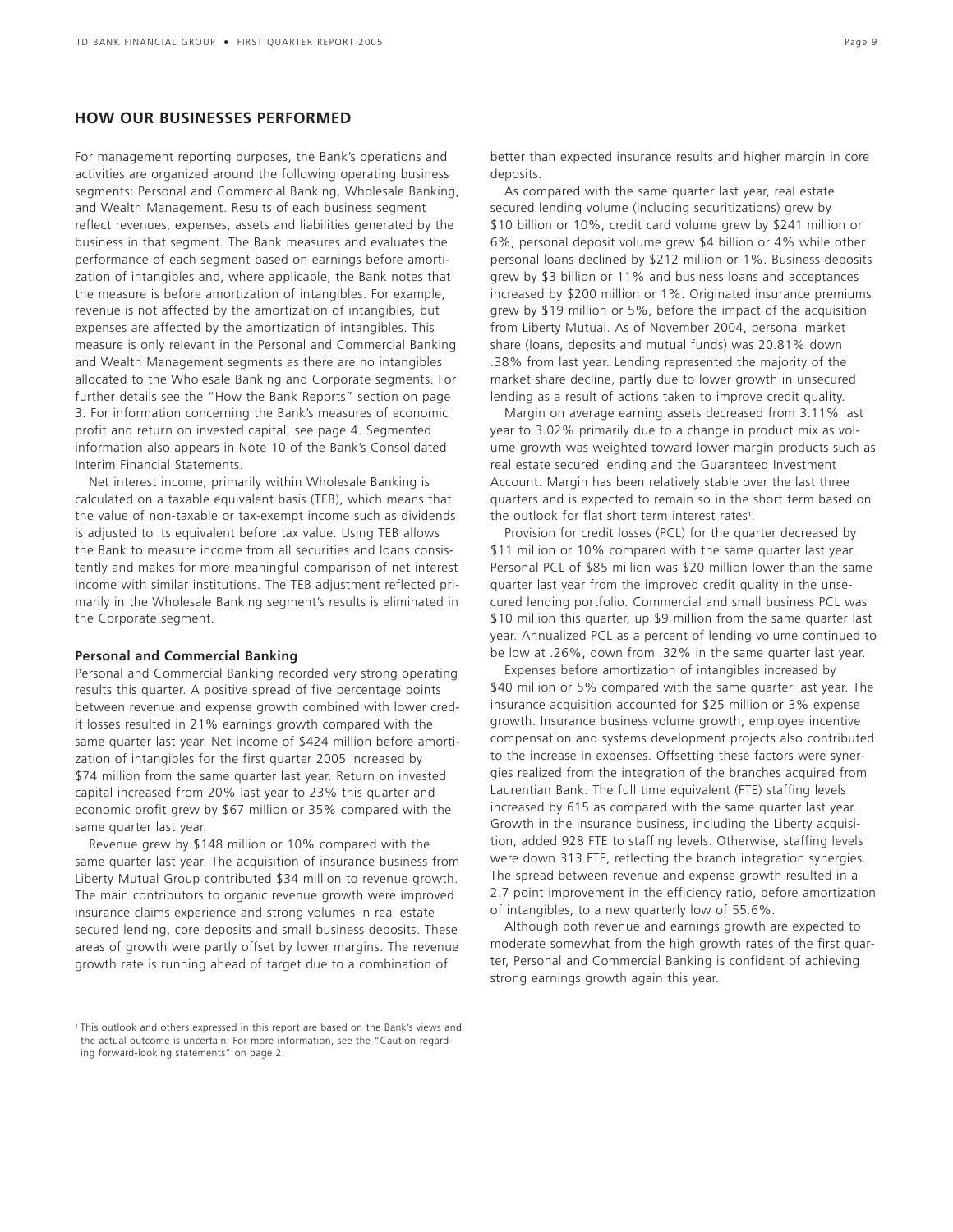### **Wholesale Banking**

Wholesale Banking recorded net income of \$141 million in the first quarter, \$35 million less than a very strong first quarter of last year. The return on invested capital for the quarter was 23% compared with 28% in the same quarter last year. Economic profit for the quarter was \$61 million compared with \$94 million in the same quarter last year.

Wholesale Banking revenue is derived primarily from capital markets, investing and corporate lending activities. Revenue for the quarter was \$570 million, compared with \$615 million in the same quarter last year. Capital markets generates revenues from advisory, underwriting, trading, facilitation and execution services. Capital markets revenues declined from last year primarily due to lower equity trading-related revenues. This was partially offset by strong results in the advisory and underwriting business. The equity investment portfolio delivered stable revenues compared with the same quarter last year. Corporate lending revenues declined as a result of continued reductions in credit exposure.

Provisions for credit losses are comprised of allowances for loan losses and costs for credit protection. The cost of credit protection included in the segment represents the accrual cost for the protection. The change in market value of the protection, in excess of the accrual cost, is reported in the Corporate segment. Provisions for credit losses were \$13 million for the quarter, an increase from \$7 million in the same quarter last year. The entire \$13 million provision in the quarter represented costs of credit protection.

Wholesale Banking continues to proactively manage its credit risk and holds \$4.1 billion in notional credit default swap protection, a decrease of \$.4 billion from the end of last quarter and an increase of \$1.3 billion from the same quarter last year. The decrease from the end of last quarter is largely a result of rebalancing within the protection portfolio, while the increase as compared with the same quarter last year results primarily from significant hedging activity undertaken in the second quarter last year.

Risk-weighted assets (RWA) of the Wholesale Banking segment were \$31 billion this quarter, relatively consistent with the previous quarter, and a decrease of \$10 billion compared with the same quarter last year. The decline from last year is related to a decrease in both market and credit risk. The market risk RWA reduction reflects the impact of implementing the Interest Rate Specific Risk VaR model for the trading businesses, while the reduction in credit risk RWA is largely attributable to a decline in the size of the lending portfolio and increased credit protection.

Expenses were \$332 million, a decrease of \$20 million from \$352 million the same quarter last year. This is primarily due to lower variable compensation related to lower revenues in the capital markets businesses.

Overall, this was a solid quarter for Wholesale Banking. Throughout 2005 Wholesale Banking will continue to focus on its key priorities which include: increasing domestic market share and expanding the niche product and sector based strategy globally, continuing to enhance the risk and control infrastructure and achieving return on invested capital of 15% to 22%.

### **Wealth Management**

Wealth Management's net income before amortization of intangibles for the first quarter 2005 was \$98 million, a decline of \$13 million from the same quarter last year. The return on invested capital for the quarter was 15%, a decrease of 1% from the same quarter last year. The economic profit for the quarter was \$18 million, a decrease of \$11 million compared with the same quarter last year.

Total revenue decreased \$8 million from the same quarter last year to \$663 million due to a 16% decline in Discount Brokerage trades per day to 114,000 and foreign currency translation adjustments. These decreases were partially offset by higher interest revenue resulting from an increase in Discount Brokerage deposit balances in Waterhouse U.S.A. and spread income on margin loans, higher Mutual Fund management fees due to 11% growth in Mutual Fund assets under management and higher revenue in the advice-based businesses as assets under administration continue to grow.

Expenses before amortization of intangibles were \$508 million in the first quarter, an increase of \$9 million compared with the same quarter last year. The increase resulted from higher mutual fund sales commissions and full service commissions paid.

Assets under management of \$131 billion at January 31, 2005 increased \$7 billion from October 31, 2004 due to strong sales of mutual funds, growth in institutional assets and market appreciation. Assets under administration totaled \$298 billion at the end of the first quarter, increasing \$19 billion from October 31, 2004 due to the addition of new assets in Discount Brokerage, Investment Advice and Financial Planning as well as market appreciation.

Looking ahead, Wealth Management believes it is well positioned to continue to increase its assets under management and administration in part as a result of the investments made in 2004 in its advice-based management businesses.

### **Corporate**

During the first quarter 2005, the Corporate segment reported net income of \$54 million. The results include income relating to a \$35 million (\$23 million after-tax) general allowance release and a \$35 million (\$20 million after-tax) recovery in the non-core lending portfolio related to amounts previously provided for under sectoral provisions in U.S. subsidiaries. The non-core lending portfolio had \$25 million (\$16 million after-tax) of additional income which included net investment securities gains. In addition, the Corporate segment reported interest on income tax refunds of \$10 million (\$7 million after-tax) and securitization gains of \$9 million (\$6 million after-tax). The Corporate segment also recorded a loss of \$16 million (\$10 million after-tax) relating to the impact of the hedging relationships accounting guideline, as well as other costs associated with treasury activities and net unallocated revenues, expenses and taxes. Effective fiscal 2005, the Bank revised its methodology in allocating corporate support costs. This increased expenses in the Corporate segment by \$22 million before tax.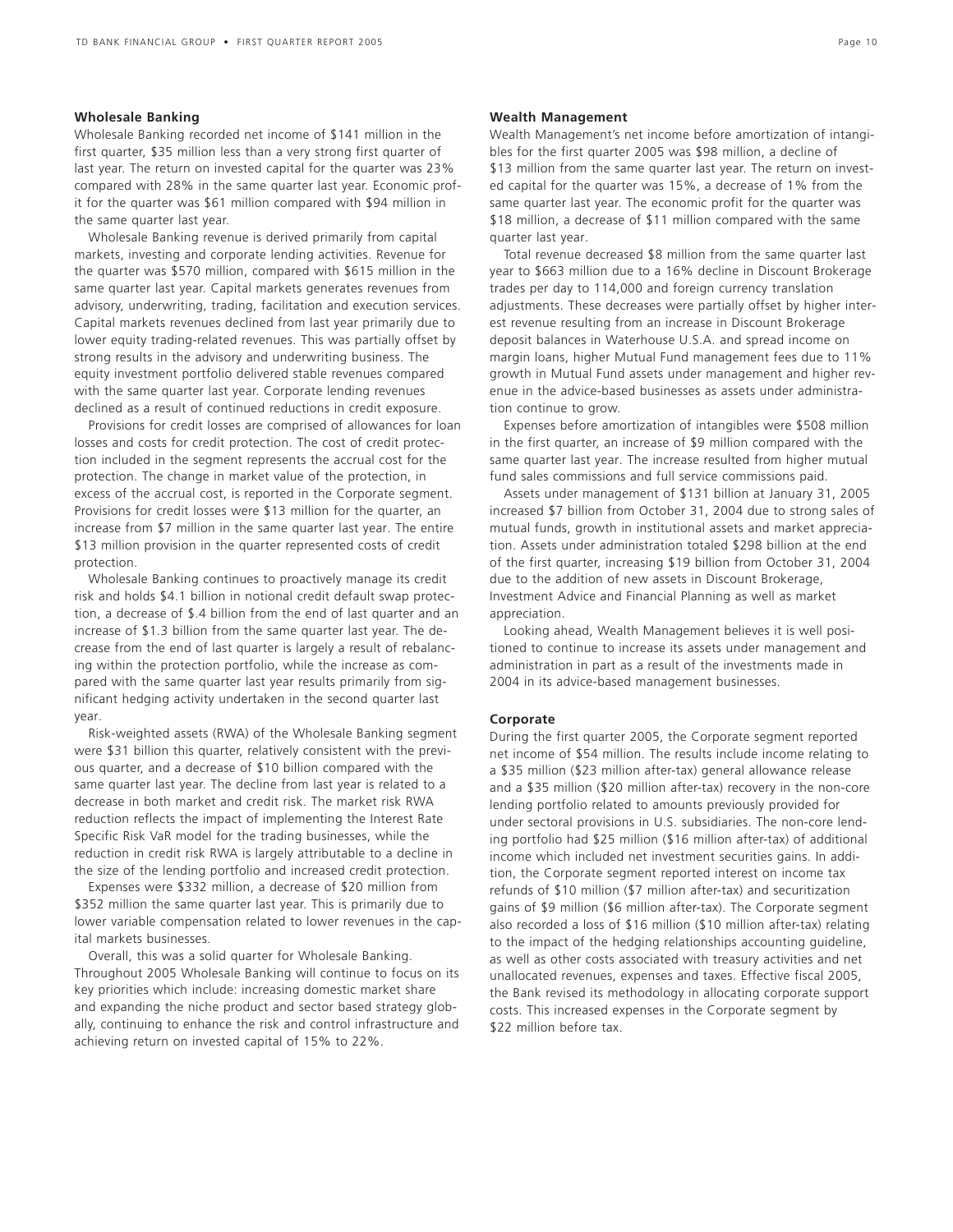# **CONSOLIDATED INTERIM BALANCE SHEET** (unaudited)

|                                                                                                                            |                      | As at                |
|----------------------------------------------------------------------------------------------------------------------------|----------------------|----------------------|
|                                                                                                                            | <b>Jan. 31</b>       | Oct. 31              |
| (millions of Canadian dollars)                                                                                             | 2005                 | 2004                 |
| <b>Assets</b>                                                                                                              |                      |                      |
| Cash and non-interest-bearing deposits with other banks<br>Interest-bearing deposits with other banks                      | \$<br>1,729<br>8,859 | \$<br>1.404<br>7,634 |
|                                                                                                                            | 10,588               | 9,038                |
| <b>Securities</b>                                                                                                          |                      |                      |
| Investment                                                                                                                 | 34,862               | 31,387               |
| Trading                                                                                                                    | 75,977               | 66,893               |
|                                                                                                                            | 110,839              | 98,280               |
| Securities purchased under resale agreements                                                                               | 26,220               | 21,888               |
| Loans                                                                                                                      |                      |                      |
| Residential mortgages<br>Consumer instalment and other personal                                                            | 52,377<br>50,522     | 51,420<br>48,857     |
| Credit card                                                                                                                | 2,643                | 2,566                |
| Business and government                                                                                                    | 21,429               | 22,264               |
|                                                                                                                            | 126,971              | 125,107              |
| Allowance for credit losses (Note 2)                                                                                       | (1, 138)             | (1, 183)             |
| Loans (net of allowance for credit losses)                                                                                 | 125,833              | 123,924              |
| Other                                                                                                                      |                      |                      |
| Customers' liability under acceptances                                                                                     | 5,275                | 5,507                |
| Trading derivatives' market revaluation<br>Goodwill                                                                        | 35,922<br>2,245      | 33,697<br>2,225      |
| Intangible assets                                                                                                          | 2,010                | 2,144                |
| Land, buildings and equipment                                                                                              | 1,223                | 1,330                |
| Other assets                                                                                                               | 13,162               | 12,994               |
|                                                                                                                            | 59,837               | 57,897               |
| <b>Total assets</b>                                                                                                        | \$333,317            | \$311,027            |
| <b>Liabilities</b>                                                                                                         |                      |                      |
| <b>Deposits</b>                                                                                                            |                      |                      |
| Personal                                                                                                                   | \$114,227            | \$111,360            |
| Banks                                                                                                                      | 14,588               | 11,459               |
| Business and government                                                                                                    | 93,147               | 84,074               |
|                                                                                                                            | 221,962              | 206,893              |
| Other                                                                                                                      |                      |                      |
| Acceptances                                                                                                                | 5,275<br>21,391      | 5,507                |
| Obligations related to securities sold short<br>Obligations related to securities sold under repurchase agreements         | 10,688               | 17,671<br>9,846      |
| Trading derivatives' market revaluation                                                                                    | 34,766               | 33,873               |
| Other liabilities                                                                                                          | 18,162               | 16,365               |
|                                                                                                                            | 90,282               | 83,262               |
| Subordinated notes, debentures and other debt (Note 5)                                                                     | 5,660                | 5,644                |
| Liabilities for preferred shares and Capital Trust Securities (Note 6)                                                     | 2,210                | 2,560                |
| <b>Total liabilities</b>                                                                                                   | \$ 320,114           | \$298,359            |
| Shareholders' equity                                                                                                       |                      |                      |
| Capital stock (Note 6)                                                                                                     |                      |                      |
| Common (millions of shares issued and outstanding 658.3 in Q1, 2005 and 655.9 in Q4, 2004)<br>Contributed surplus (Note 7) | 3,475<br>24          | 3,373<br>20          |
| Foreign currency translation adjustments                                                                                   | (212)                | (265)                |
| Retained earnings                                                                                                          | 9,916                | 9,540                |
|                                                                                                                            | 13,203               | 12,668               |
| Total liabilities and shareholders' equity                                                                                 | \$333,317            | \$311,027            |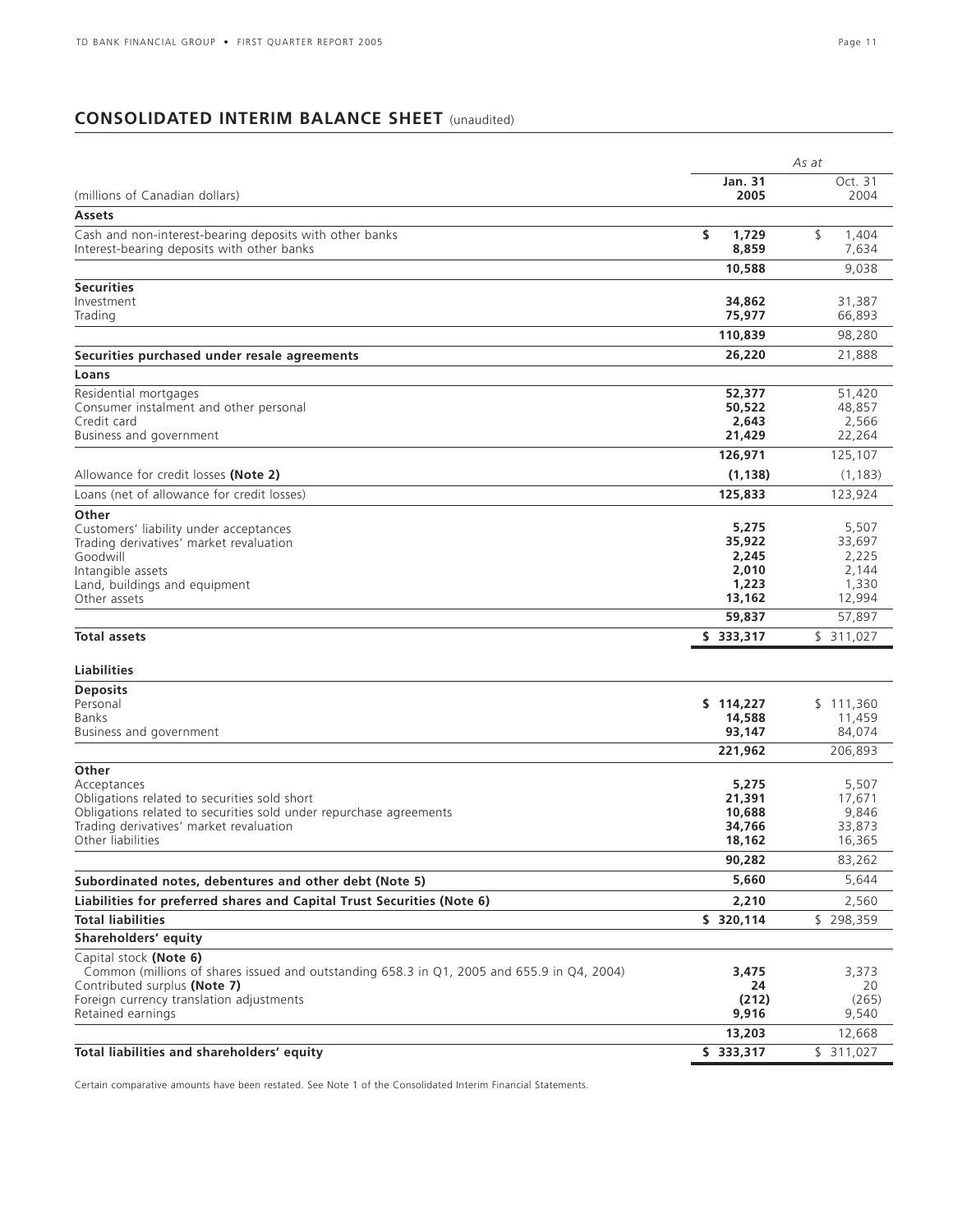# **CONSOLIDATED INTERIM STATEMENT OF INCOME** (unaudited)

|                                                                                  |                        | For the three months ended |  |  |  |  |  |
|----------------------------------------------------------------------------------|------------------------|----------------------------|--|--|--|--|--|
| (millions of Canadian dollars)                                                   | <b>Jan. 31</b><br>2005 | Jan. 31<br>2004            |  |  |  |  |  |
| Interest income                                                                  |                        |                            |  |  |  |  |  |
| Loans                                                                            | \$<br>1,832            | \$<br>1,764                |  |  |  |  |  |
| Securities                                                                       |                        |                            |  |  |  |  |  |
| <b>Dividends</b><br>Interest                                                     | 229<br>856             | 189<br>773                 |  |  |  |  |  |
| Deposits with banks                                                              | 95                     | 132                        |  |  |  |  |  |
|                                                                                  | 3,012                  | 2,858                      |  |  |  |  |  |
| Interest expense                                                                 |                        |                            |  |  |  |  |  |
| Deposits                                                                         | 1,108                  | 990                        |  |  |  |  |  |
| Subordinated notes, debentures and other debt                                    | 79                     | 80                         |  |  |  |  |  |
| Distributions from liabilities for preferred shares and Capital Trust Securities | 29                     | 44                         |  |  |  |  |  |
| Other obligations                                                                | 385                    | 299                        |  |  |  |  |  |
|                                                                                  | 1,601                  | 1,413                      |  |  |  |  |  |
| Net interest income                                                              | 1,411                  | 1,445                      |  |  |  |  |  |
| Provision for (reversal of) credit losses (Note 2)                               | 10                     | (104)                      |  |  |  |  |  |
| Net interest income after credit loss provision                                  | 1,401                  | 1,549                      |  |  |  |  |  |
| Other income                                                                     |                        |                            |  |  |  |  |  |
| Investment and securities services                                               | 600                    | 611                        |  |  |  |  |  |
| Credit fees                                                                      | 98                     | 91                         |  |  |  |  |  |
| Net investment securities gains                                                  | 52                     | 45                         |  |  |  |  |  |
| Trading income                                                                   | 76                     | 52                         |  |  |  |  |  |
| Service charges<br>Securitizations (Note 3)                                      | 170<br>93              | 165<br>111                 |  |  |  |  |  |
| Card services                                                                    | 52                     | 49                         |  |  |  |  |  |
| Insurance, net of claims                                                         | 184                    | 111                        |  |  |  |  |  |
| Trust fees                                                                       | 17                     | 17                         |  |  |  |  |  |
| Other                                                                            | 53                     | 48                         |  |  |  |  |  |
|                                                                                  | 1,395                  | 1,300                      |  |  |  |  |  |
| Net interest and other income                                                    | 2,796                  | 2,849                      |  |  |  |  |  |
| Non-interest expenses                                                            |                        |                            |  |  |  |  |  |
| Salaries and employee benefits (Note 8)                                          | 981                    | 943                        |  |  |  |  |  |
| Occupancy including depreciation                                                 | 148                    | 147                        |  |  |  |  |  |
| Equipment including depreciation                                                 | 132                    | 120                        |  |  |  |  |  |
| Amortization of intangible assets                                                | 134                    | 170                        |  |  |  |  |  |
| Marketing and business development                                               | 104                    | 96                         |  |  |  |  |  |
| Brokerage related fees                                                           | 58                     | 62                         |  |  |  |  |  |
| Professional and advisory services                                               | 108                    | 91                         |  |  |  |  |  |
| Communications                                                                   | 46                     | 51                         |  |  |  |  |  |
| Other                                                                            | 234                    | 245                        |  |  |  |  |  |
|                                                                                  | 1,945                  | 1,925                      |  |  |  |  |  |
| Income before provision for income taxes<br>Provision for income taxes           | 851<br>221             | 924<br>342                 |  |  |  |  |  |
| Net income applicable to common shares                                           | \$<br>630              | \$<br>582                  |  |  |  |  |  |
|                                                                                  |                        |                            |  |  |  |  |  |
| Average number of common shares outstanding (millions)                           |                        |                            |  |  |  |  |  |
| Basic                                                                            | 656.6                  | 654.8                      |  |  |  |  |  |
| Diluted                                                                          | 661.9                  | 660.0                      |  |  |  |  |  |
| Earnings per common share                                                        |                        |                            |  |  |  |  |  |
| <b>Basic</b>                                                                     | \$<br>.96              | \$<br>.89                  |  |  |  |  |  |
| Diluted                                                                          | .95                    | .88                        |  |  |  |  |  |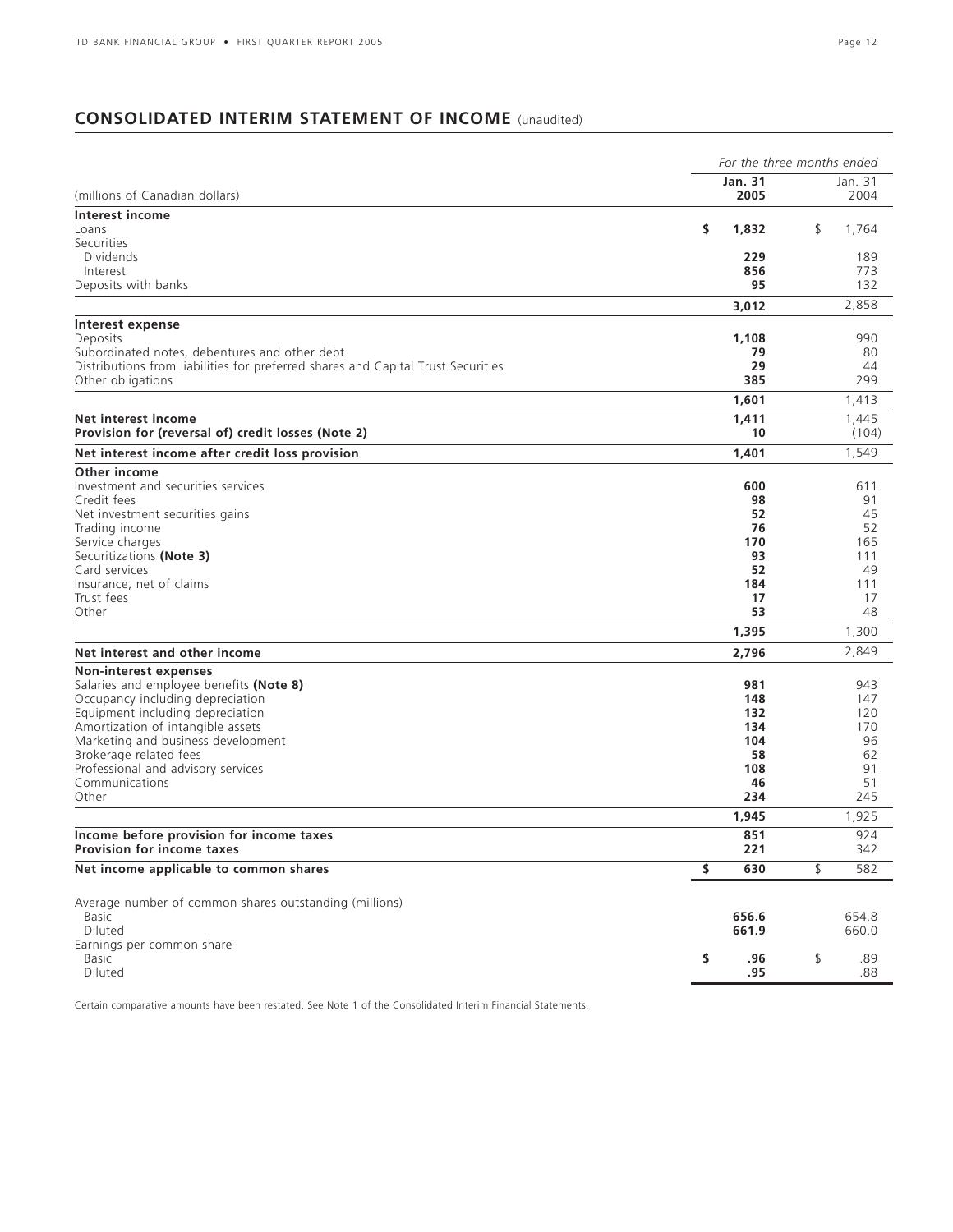# **CONSOLIDATED INTERIM STATEMENT OF CHANGES IN SHAREHOLDERS' EQUITY** (unaudited)

|                                                                                                                                                                                                                                                                      |                               | For the three months ended      |
|----------------------------------------------------------------------------------------------------------------------------------------------------------------------------------------------------------------------------------------------------------------------|-------------------------------|---------------------------------|
| (millions of Canadian dollars)                                                                                                                                                                                                                                       | Jan. 31<br>2005               | Jan. 31<br>2004                 |
| <b>Common shares</b><br>Balance at beginning of period<br>Proceeds from shares issued on exercise of options<br>Proceeds from shares issued as a result of dividend reinvestment plan<br>Impact of shares (acquired) sold by Wholesale Banking                       | \$<br>3,373<br>27<br>73<br>2  | \$<br>3,179<br>35<br>76<br>(98) |
| Balance at end of period                                                                                                                                                                                                                                             | 3,475                         | 3,192                           |
| <b>Contributed surplus</b><br>Balance at beginning of period<br>Stock option expense (Note 7)                                                                                                                                                                        | 20<br>4                       | 9<br>3                          |
| Balance at end of period                                                                                                                                                                                                                                             | 24                            | 12                              |
| Foreign currency translation adjustments<br>Balance at beginning of period<br>Foreign exchange gains (losses) from investments in subsidiaries and other items<br>Foreign exchange gains (losses) from hedging activities<br>(Provision for) benefit of income taxes | (265)<br>243<br>(279)<br>89   | (130)<br>169<br>(151)<br>55     |
| Balance at end of period                                                                                                                                                                                                                                             | (212)                         | (57)                            |
| <b>Retained earnings</b><br>Balance at beginning of period<br>Net income<br>Common dividends<br>Termination of equity based compensation plan<br>Other                                                                                                               | 9,540<br>630<br>(236)<br>(18) | 8,518<br>582<br>(209)<br>(24)   |
| Balance at end of period                                                                                                                                                                                                                                             | 9,916                         | 8,867                           |
| Total shareholders' equity                                                                                                                                                                                                                                           | 13,203<br>S.                  | \$<br>12,014                    |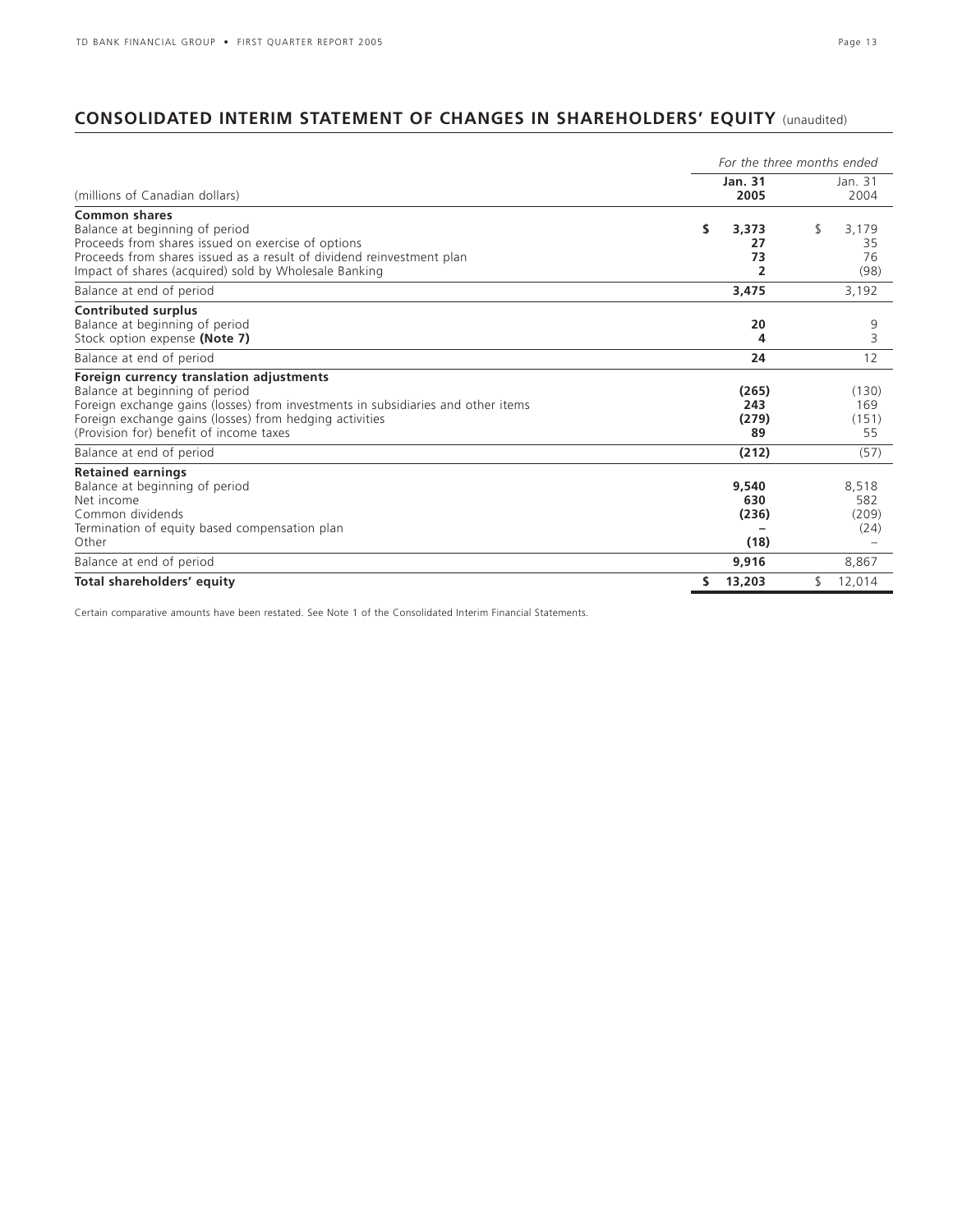# **CONSOLIDATED INTERIM STATEMENT OF CASH FLOWS** (unaudited)

|                                                                                                                      | For the three months ended |                |    |                |  |  |
|----------------------------------------------------------------------------------------------------------------------|----------------------------|----------------|----|----------------|--|--|
|                                                                                                                      |                            | <b>Jan. 31</b> |    | Jan. 31        |  |  |
| (millions of Canadian dollars)                                                                                       |                            | 2005           |    | 2004           |  |  |
| Cash flows from (used in) operating activities<br>Net income                                                         | \$                         | 630            | \$ | 582            |  |  |
| Adjustments to determine net cash flows from (used in) operating activities                                          |                            |                |    |                |  |  |
| Provision for (reversal of) credit losses                                                                            |                            | 10             |    | (104)          |  |  |
| Depreciation                                                                                                         |                            | 62             |    | 68             |  |  |
| Amortization of intangible assets                                                                                    |                            | 134            |    | 170            |  |  |
| Stock option expense                                                                                                 |                            | 4              |    | 3              |  |  |
| Net investment securities (gains) losses<br>Gain on securitizations                                                  |                            | (52)<br>(39)   |    | (45)<br>(38)   |  |  |
| Changes in operating assets and liabilities                                                                          |                            |                |    |                |  |  |
| Future income taxes                                                                                                  |                            | (48)           |    | (23)           |  |  |
| Current income taxes payable                                                                                         |                            | (159)          |    | (540)          |  |  |
| Interest receivable and payable                                                                                      |                            | 365            |    | 125            |  |  |
| Trading securities                                                                                                   |                            | (9,084)        |    | (16, 823)      |  |  |
| Unrealized gains and amounts receivable on derivatives contracts                                                     |                            | (2,225)        |    | (4,208)        |  |  |
| Unrealized losses and amounts payable on derivatives contracts<br>Other                                              |                            | 893<br>1,528   |    | 3,783<br>171   |  |  |
|                                                                                                                      |                            |                |    |                |  |  |
| Net cash from (used in) operating activities                                                                         |                            | (7,981)        |    | (16, 879)      |  |  |
| Cash flows from (used in) financing activities                                                                       |                            |                |    |                |  |  |
| Deposits                                                                                                             |                            | 14,719         |    | 22,735         |  |  |
| Securities sold under repurchase agreements<br>Securities sold short                                                 |                            | 842<br>3,720   |    | 8,980<br>4,724 |  |  |
| Repayment of subordinated notes, debentures and other debt                                                           |                            | (2)            |    | (152)          |  |  |
| Subordinated notes and debentures (acquired) sold for trading purposes                                               |                            | 5              |    | (43)           |  |  |
| Translation adjustment on subordinated notes, debentures                                                             |                            |                |    |                |  |  |
| and other debt issued in a foreign currency                                                                          |                            | 13             |    | $\overline{4}$ |  |  |
| Common shares issued on exercise of options                                                                          |                            | 27             |    | 35             |  |  |
| Common shares issued as a result of dividend reinvestment plan                                                       |                            | 73             |    | 76             |  |  |
| Common shares (acquired) sold by Wholesale Banking                                                                   |                            | 2              |    | (98)           |  |  |
| Dividends paid on common shares                                                                                      |                            | (236)          |    | (209)          |  |  |
| Net cash from (used in) financing activities                                                                         |                            | 19,163         |    | 36,052         |  |  |
| Cash flows from (used in) investing activities                                                                       |                            |                |    |                |  |  |
| Interest-bearing deposits with other banks<br>Activity in investment securities                                      |                            | (1,225)        |    | (45)           |  |  |
| Purchases                                                                                                            |                            | (10, 130)      |    | (10, 036)      |  |  |
| Proceeds from maturities                                                                                             |                            | 2,916          |    | 691            |  |  |
| Proceeds from sales                                                                                                  |                            | 3,791          |    | 2,715          |  |  |
| Activity from lending activities                                                                                     |                            |                |    |                |  |  |
| Origination and acquisitions                                                                                         |                            | (18, 160)      |    | (33, 334)      |  |  |
| Proceeds from maturities                                                                                             |                            | 13,540         |    | 29,387         |  |  |
| Proceeds from sales                                                                                                  |                            | 1,061          |    | 1,220          |  |  |
| Proceeds from loan securitizations<br>Land, buildings and equipment                                                  |                            | 1,640<br>27    |    | 904<br>(11)    |  |  |
| Securities purchased under resale agreements                                                                         |                            | (4, 332)       |    | (10, 367)      |  |  |
| Net cash from (used in) investing activities                                                                         |                            |                |    |                |  |  |
|                                                                                                                      |                            | (10, 872)      |    | (18, 876)      |  |  |
| Effect of exchange rate changes on cash and cash equivalents                                                         |                            | 15             |    | 4              |  |  |
| Net changes in cash and cash equivalents<br>Cash and cash equivalents at beginning of period                         |                            | 325<br>1,404   |    | 301<br>1,468   |  |  |
| Cash and cash equivalents at end of period represented<br>by cash and non-interest-bearing deposits with other banks | s                          | 1,729          | \$ | 1,769          |  |  |
| Supplementary disclosure of cash flow information                                                                    |                            |                |    |                |  |  |
| Amount of interest paid during the period                                                                            | \$                         | 1,587          | \$ | 1,343          |  |  |
| Amount of income taxes paid during the period                                                                        |                            | 331            |    | 824            |  |  |
| Dividends per common share                                                                                           | \$                         | .36            | \$ | .32            |  |  |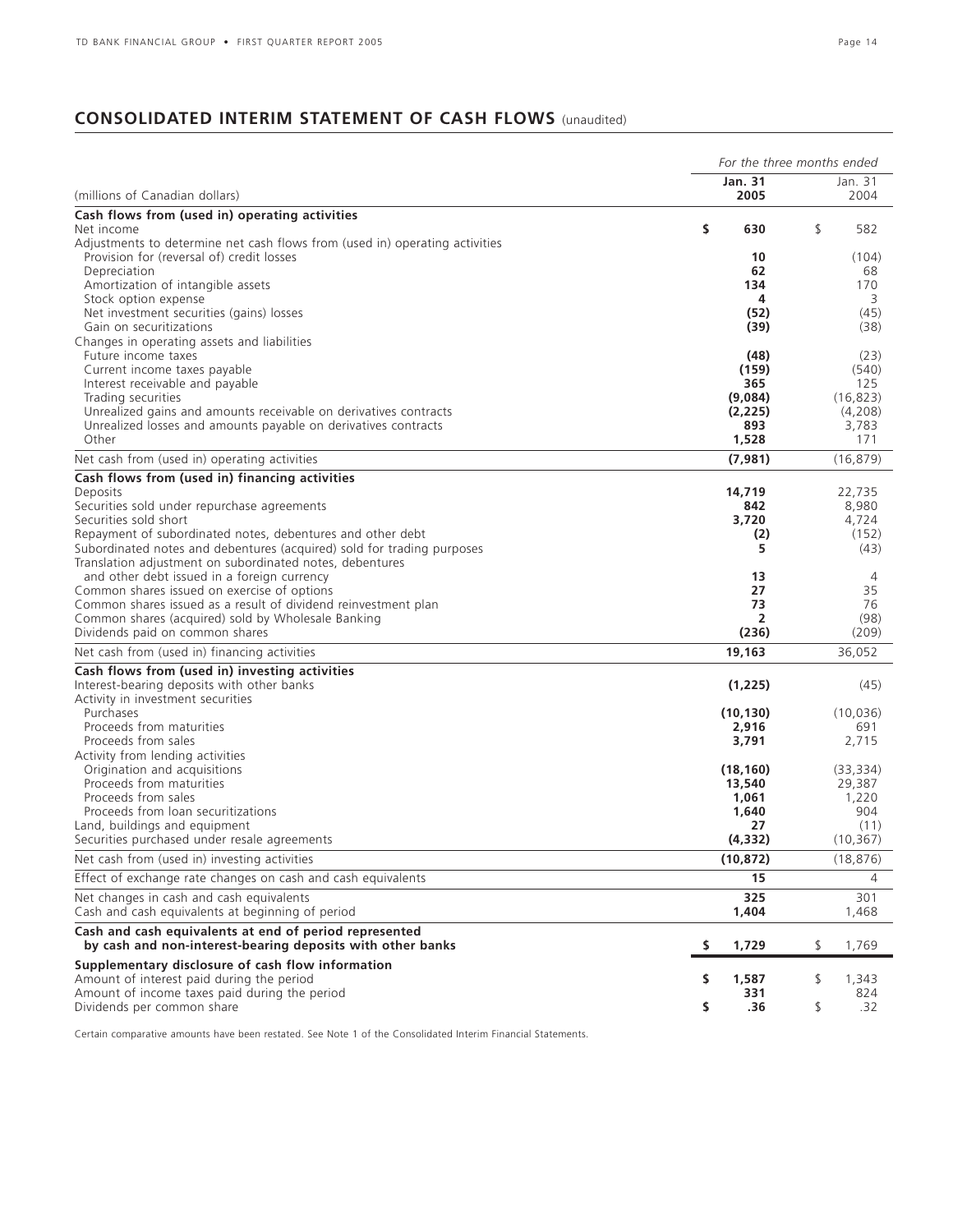# **NOTES TO CONSOLIDATED INTERIM FINANCIAL STATEMENTS** (unaudited)

*These Consolidated Interim Financial Statements should be read in conjunction with the Bank's Consolidated Financial Statements for the year ended October 31, 2004. The Consolidated Interim Financial Statements have been prepared in accordance with Canadian generally accepted accounting principles and follow the same accounting policies and methods of application as the Bank's Consolidated Financial Statements for the year ended October 31, 2004 except as discussed in Note 1. The Consolidated Interim Financial Statements include all adjustments which are, in the opinion of management, necessary to a fair presentation of the results for the periods presented.*

### **Note 1:** Changes in accounting policy

### **(a) Liabilities and equity**

As of November 1, 2004, the Bank adopted the Canadian Institute of Chartered Accountants (CICA) amendments to its accounting standard on financial instruments – disclosure and presentation on a retroactive basis with restatement of prior periods. As a result of these amendments, the Bank was required to classify its existing preferred shares totaling \$1,310 million and innovative capital structures totaling \$900 million, as at October 31, 2004, as liabilities and their corresponding distributions as interest expense. Earnings applicable to common shares and earnings per share amounts are unaffected for all prior periods. The following table shows the reduction in net interest income. Net income prior to restatement was also reduced by the same amounts each period. However, net income applicable to common shares is unaffected as the preferred dividends and non-controlling interest from the innovative capital structures were already deducted from income applicable to common shares in prior periods. For regulatory capital purposes, the existing capital instruments of the Bank have been grandfathered by the Superintendent of Financial Institutions Canada, and the Bank's capital ratios are unaffected.

|                                                                                                     | For the three months ended |  |                 |  |          | For the year ended October 31 |                   |  |                   |  |
|-----------------------------------------------------------------------------------------------------|----------------------------|--|-----------------|--|----------|-------------------------------|-------------------|--|-------------------|--|
| (millions of Canadian dollars)                                                                      | <b>Jan. 31</b><br>2005     |  | Jan. 31<br>2004 |  | 2004     |                               | 2003              |  | 2002              |  |
| Net interest income – prior to restatement<br>Less: Preferred dividends<br>Non-controlling interest | 1,440<br>12                |  | .489 \$         |  | 5.943    |                               | 5.616<br>87<br>92 |  | 5,300<br>93<br>64 |  |
| Net interest income - restated                                                                      | $1.411 \quad$ \$           |  | 1.445 \$        |  | 5.773 \$ |                               | 5437              |  | 5.143             |  |

### **(b) Consolidation of variable interest entities**

As of November 1, 2004, the Bank prospectively adopted the CICA accounting guideline on the consolidation of variable interest entities (VIEs). VIEs are entities in which the total equity investment at risk is not sufficient to permit the entity to finance its activities without additional subordinate financial support provided by any parties, including equity investors. The accounting guideline required the Bank to identify VIEs in which it has an interest, determine whether it is the primary beneficiary of such entities and if so, consolidate them. The primary impact of adopting the revised guideline is that the Bank no longer consolidates one of its innovative capital structures – TD Capital Trust II Securities, which accounts for \$350 million of Tier 1 capital. Although the Bank has voting control it is not deemed the primary beneficiary under the VIE rules. For regulatory capital purposes, the Bank's innovative capital structures have been grandfathered by the Superintendent of Financial Institutions Canada, and the Bank's capital ratios are unaffected.

### **(c) Merchant banking accounting**

As of November 1, 2004, the Bank prospectively adopted the Canadian Accounting Standards Board's amendments to its accounting standard on subsidiaries which disallows an enterprise acquired with the clearly demonstrated intention that it would be disposed of in the foreseeable future to be considered a temporary investment. As a result, the Bank has commenced equity accounting for investments

held in the merchant banking portfolio where it has significant influence. The impact of this change in accounting is not significant for the Bank.

### **(d) Asset retirement obligations**

As of November 1, 2004, the Bank adopted the CICA accounting standard on asset retirement obligations on a retroactive basis with restatement. The accounting standard requires that a liability for an asset retirement obligation related to a long-lived asset be recognized in the period in which it is incurred and recorded at fair value. The offset to the liability is capitalized as part of the carrying amount of the related long-lived asset. The impact of this accounting standard is not significant for the Bank.

### **(e) Investment companies**

The Bank adopted the CICA accounting guideline on investment companies as of November 1, 2004. The accounting guideline requires the Bank's investment companies to account for all its investments at fair value. The guideline sets out the criteria for determining whether a company is an investment company and also provides guidance on the circumstances in which the parent company of, or equity method investor in, an investment company should account for the investment company's investments at fair value. The impact of this accounting guideline is not significant for the Bank.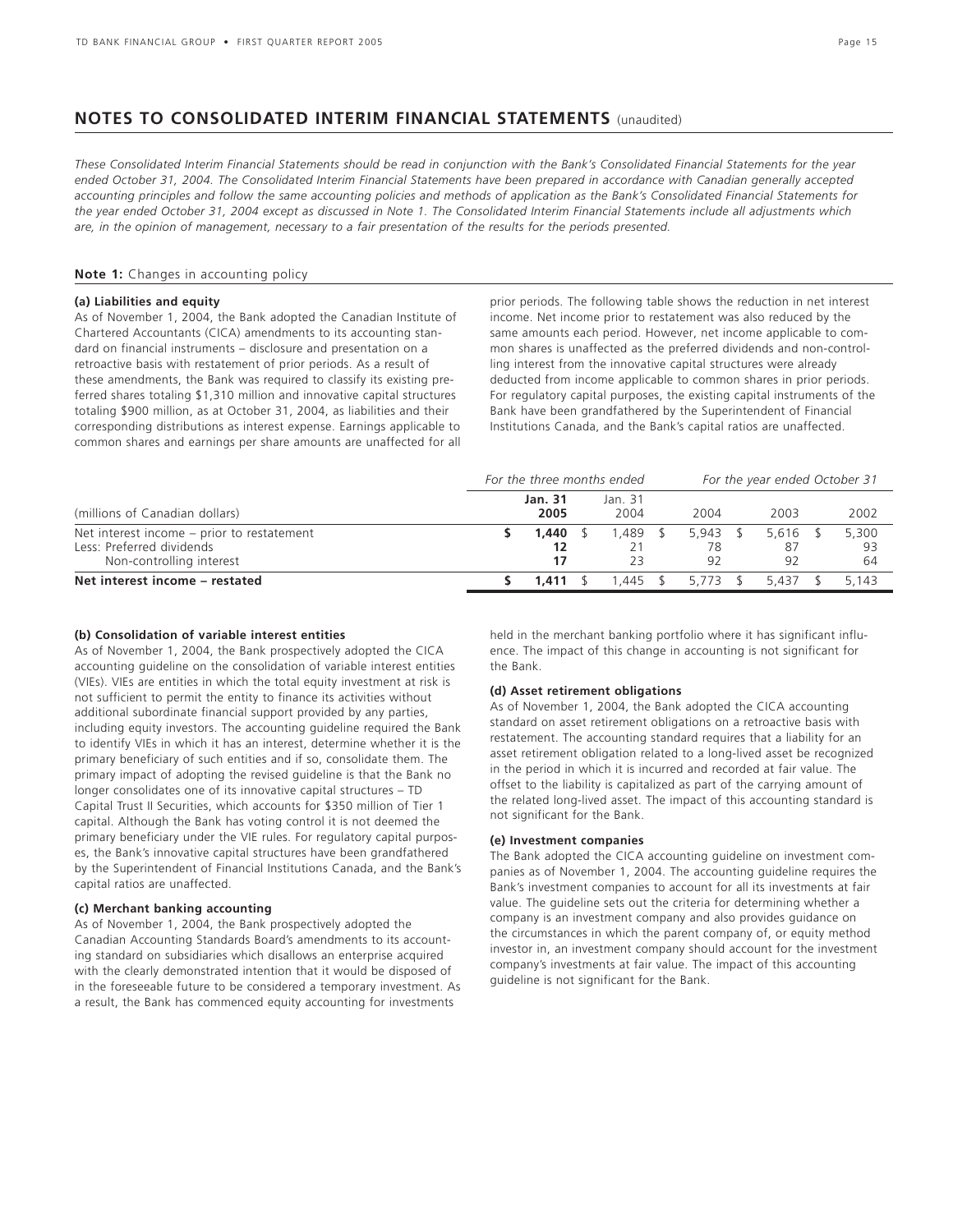### **Note 2:** Allowance for credit losses

The Bank's allowance for credit losses at January 31, 2005 and January 31, 2004 is shown in the table below. The Bank no longer has any sectoral allowances beginning in the first quarter 2005.

|                                                                                                                                                                       |                              |                      | Jan. 31 2005                 |                                     |                      |                            | Jan. 31 2004                          |
|-----------------------------------------------------------------------------------------------------------------------------------------------------------------------|------------------------------|----------------------|------------------------------|-------------------------------------|----------------------|----------------------------|---------------------------------------|
| (millions of Canadian dollars)                                                                                                                                        | <b>Specific</b><br>allowance | General<br>allowance | Total                        | Specific<br>allowance               | General<br>allowance | Sectoral<br>allowance      | Total                                 |
| Balance at beginning of year<br>Provision for (reversal of) credit losses<br>Transfer from sectoral to specific<br>Write-offs <sup>1</sup><br>Recoveries<br>Other $2$ | 266<br>45<br>(111)<br>54     | 917<br>(35)          | \$1,183<br>10<br>(111)<br>54 | 487<br>96<br>64<br>(232)<br>26<br>9 | 984                  | 541<br>(200)<br>(64)<br>32 | \$2,012<br>(104)<br>(232)<br>58<br>16 |
| Allowance for credit losses at end of period                                                                                                                          | 256                          | 882                  | \$1.138                      | 450                                 | 984                  | 316                        | \$1.750                               |

<sup>1</sup> For the three months ended January 31, 2005 and 2004, there were no write-offs related to restructured loans.

<sup>2</sup> Includes foreign exchange rate changes and losses on loan sales booked to sectoral allowance.

# **Note 3:** Securitizations

The following table summarizes the Bank's securitization activity for the three months ended January 31. In most cases the Bank retained the responsibility for servicing the assets securitized.

|                                                                                                        |                                         |                   |               | 2005                                          |                                  |                     |                         | 2004                            |
|--------------------------------------------------------------------------------------------------------|-----------------------------------------|-------------------|---------------|-----------------------------------------------|----------------------------------|---------------------|-------------------------|---------------------------------|
| (millions of Canadian dollars)                                                                         | <b>Residential</b><br>mortgage<br>loans | Personal<br>loans | card<br>loans | <b>Credit Commercial</b><br>mortgage<br>loans | Residential<br>mortgage<br>loans | Personal<br>loans   | Credit<br>card<br>loans | Commercial<br>mortgage<br>loans |
| Gross proceeds from new<br>securitizations recorded<br>during the period                               | 1,649                                   | 471               | 1,300<br>s.   | -                                             | 1.042                            | 613<br>$\mathbb{S}$ | .500                    | 327                             |
| Retained interest recorded<br>during the period                                                        | 35                                      |                   | 24            |                                               | 26                               | 4                   | 27                      |                                 |
| Gain on sale, net of transaction<br>fees and expenses <sup>1</sup><br>Cash flows received on interests | 14                                      |                   | 22            |                                               | 4                                | 4                   | 25                      |                                 |
| retained                                                                                               | 44                                      | 57                | 43            |                                               | 35                               |                     | 49                      |                                 |

The following table summarizes the impact of securitizations on the Bank's Consolidated Interim Statement of Income for the three months ended January 31.

|                                                                                     |                                         |          |       |               |                               |                               | 2005     |
|-------------------------------------------------------------------------------------|-----------------------------------------|----------|-------|---------------|-------------------------------|-------------------------------|----------|
| (millions of Canadian dollars)                                                      | <b>Residential</b><br>mortgage<br>loans | Personal | loans | card<br>loans | Credit Commercial<br>mortgage | loans                         | Total    |
| Gain on sale, net of transaction fees and expenses <sup>1</sup><br>Servicing income | 14<br>23                                |          | 10    | 22            |                               | -<br>$\overline{\phantom{m}}$ | 39<br>54 |
| Total                                                                               | 37                                      |          | 13    | 43            |                               | -                             | 93       |

|                                                                                     |             |                   |                   |               |                               |                                 | 2004  |
|-------------------------------------------------------------------------------------|-------------|-------------------|-------------------|---------------|-------------------------------|---------------------------------|-------|
| (millions of Canadian dollars)                                                      | Residential | mortgage<br>loans | Personal<br>loans | card<br>loans | Credit Commercial<br>mortgage | loans                           | Total |
| Gain on sale, net of transaction fees and expenses <sup>1</sup><br>Servicing income |             | 42                |                   | 25<br>24      |                               | $\hspace{0.1mm}-\hspace{0.1mm}$ | 38    |
| Total                                                                               |             | 46                |                   | 49            |                               |                                 |       |

<sup>1</sup> For term loans (residential mortgage and commercial mortgage loans), the gain on sale is after the effects of hedges on assets sold.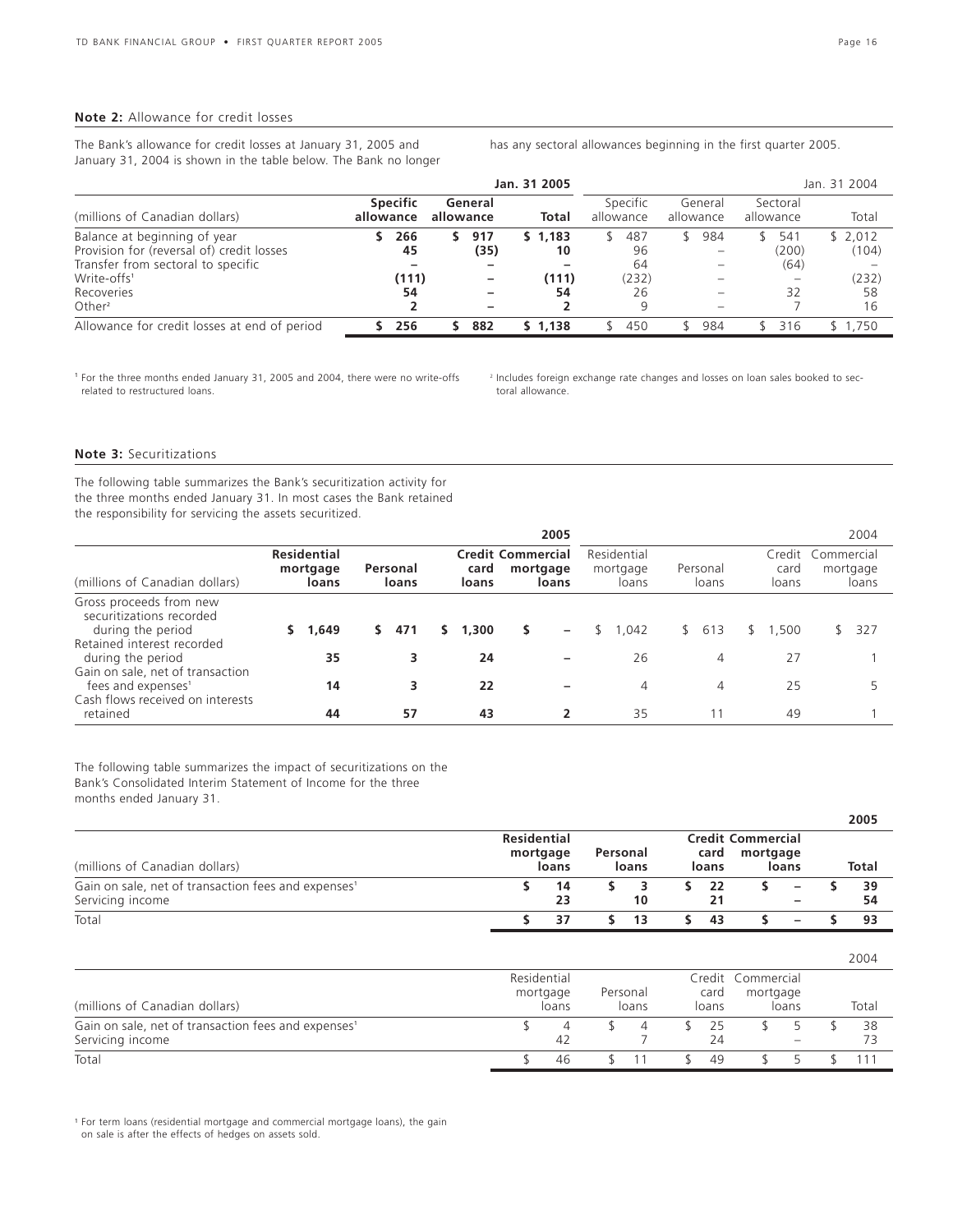The key assumptions used to value the sold and retained interests as at January 31 are shown in the following table.

|                                     |                                         |                   |               | 2005                                          |                                  |                          |               | 2004                                   |
|-------------------------------------|-----------------------------------------|-------------------|---------------|-----------------------------------------------|----------------------------------|--------------------------|---------------|----------------------------------------|
|                                     | <b>Residential</b><br>mortgage<br>loans | Personal<br>loans | card<br>loans | <b>Credit Commercial</b><br>mortgage<br>loans | Residential<br>mortgage<br>loans | Personal<br>loans        | card<br>loans | Credit Commercial<br>mortgage<br>loans |
| Prepayment rate <sup>1</sup>        | 20.0%                                   | 5.9%              | 41.0%         | $3.0\%$                                       | 20.0%                            | $5.9\%$                  | 39.4%         | 5.0%                                   |
| Excess spread <sup>2</sup>          |                                         | 1.1               | 12.9          | $\overline{\phantom{0}}$                      |                                  |                          | 12.2          | $\qquad \qquad -$                      |
| Discount rate                       | 5.0                                     | 3.1               | 4.2           | 9.8                                           | 5.2                              | 2.8                      | 4.4           | 4.9                                    |
| Expected credit losses <sup>3</sup> | -                                       | -                 | 2.9           |                                               | $\hspace{0.1mm}-\hspace{0.1mm}$  | $\overline{\phantom{0}}$ | 3.0           |                                        |

<sup>1</sup> Represents monthly payment rate for personal and credit card loans.

<sup>2</sup> The excess spread for credit card loans reflects the net portfolio yield, which is interest earned and other revenues less funding costs and losses.

During the first quarter 2005, there were maturities of previously securitized loans and receivables of \$1,780 million (Q1, 2004 –

<sup>3</sup> There are no expected credit losses for residential mortgage loans as these mortgages are government guaranteed.

\$2,578 million). As a result, the net proceeds from loan securitizations were \$1,640 million (Q1, 2004 – \$904 million).

### **Note 4:** Variable interest entities

Variable interest entities (VIEs) are entities in which the total equity investment at risk is not sufficient to permit the entity to finance its activities without additional subordinate financial support provided by any parties, including equity investors. The accounting guideline requires the Bank to identify VIEs in which it has an interest, determine whether it is the primary beneficiary of such entities and if so, consolidate them. The primary beneficiary is an entity that is exposed to a majority of the VIE's expected losses or entitled to a majority of the VIE's expected residual returns or both.

As of January 31, 2005, the Bank was not considered the primary beneficiary of any significant VIEs. However as at January 31, 2005, the Bank held significant variable interests in certain VIEs where it is not considered the primary beneficiary. The first of these are multiseller conduits which the Bank created in fiscal 1993, 1998, 1999 and 2000 with a total of \$8 billion of assets. While the probability of loss is negligible, the Bank's maximum potential exposure to loss from these conduits is \$8 billion as of January 31, 2005 (through sole pro-

### **Note 5:** Subordinated notes, debentures and other debt

During the first quarter 2005, the Bank repaid upon maturity \$2 million of debentures, with an interest rate of .7%.

vision of liquidity facilities only available in the event of a general market disruption).

The second is a single-seller conduit which the Bank created in fiscal 2000 with \$3 billion of assets. The Bank's maximum potential exposure to loss for this conduit is through sole provision of liquidity facilities of \$3 billion (as of January 31, 2005), which is only available in the event of a general market disruption, however, the probability of loss is negligible.

The Bank also enters into structured transactions on behalf of clients. Beginning in fiscal 2001, the Bank sold trading assets to certain third party managed multi-seller conduits as a source of cost effective funding as well as to manage regulatory capital. As part of the transactions, the Bank maintained its exposure to the assets through derivative contracts executed with the conduits. The Bank's maximum exposure to the entity is limited to the \$2 billion notional value of the specified assets sold.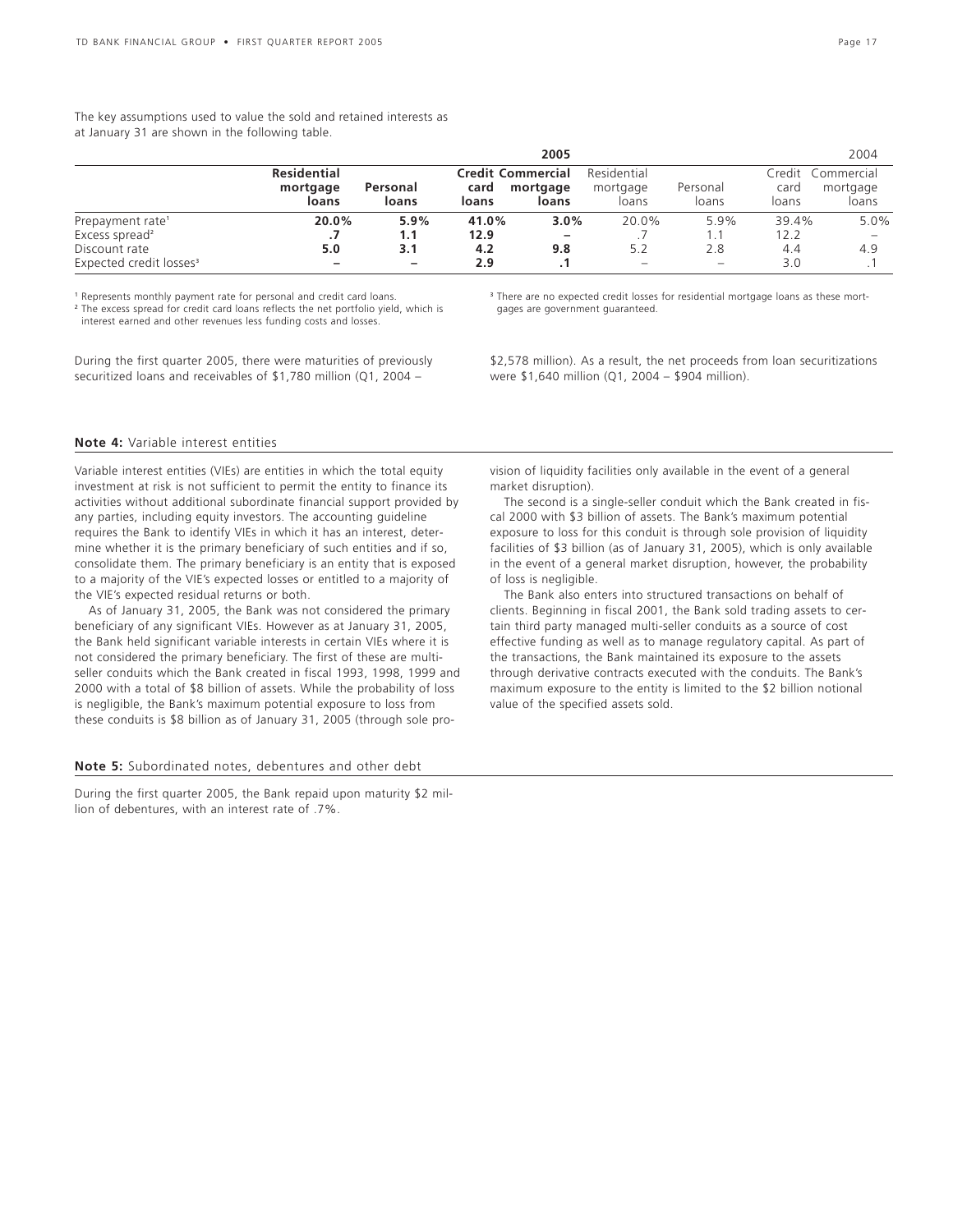### **Note 6:** Capital stock and liabilities for preferred shares

| (thousands of shares)                                                                                | Jan. 31<br>2005   | Oct. 31<br>2004   |
|------------------------------------------------------------------------------------------------------|-------------------|-------------------|
| Liabilities for preferred shares issued by the Bank:<br>Class $A - Series I$<br>Class $A - Series$ J | 16<br>16,384      | 16<br>16,384      |
| Class $A -$ Series M<br>Class $A -$ Series N                                                         | 14,000<br>8,000   | 14.000<br>8,000   |
| Liabilities for preferred shares issued by TD Mortgage Investment Corporation: Series A              | 350               | 350               |
| Common shares <sup>1</sup> – outstanding<br>Options to purchase common shares – outstanding          | 658,349<br>23,245 | 655,902<br>22.049 |

<sup>1</sup> 8,340 net common shares held by Bank subsidiaries have been sold during the quarter and added to equity.

The Bank did not repurchase any common shares under the normal course issuer bid that was outstanding during the first quarter 2005. On February 24, 2005, the Bank announced the termination of that bid and the commencement of a new normal course issuer bid, effective for up to one year, to repurchase for cancellation up to 14 million common shares, representing approximately 2.1% of the Bank's outstanding common shares. A copy of the notice of the bid may be obtained, without charge, by contacting the Shareholders Relations department as set out on page 24 of this report.

### **Note 7:** Stock based compensation

For the first quarter 2005, the Bank recognized a compensation expense of \$4 million (Q1, 2004 – \$3 million) for stock option awards in the Consolidated Interim Statement of Income. During the first quarter 2005, 2.2 million (Q1, 2004 – 2.4 million) options were granted with a weighted average fair value of \$10.63 per option (Q1, 2004 – \$9.26 per option). The fair value of options granted was estimated

at the date of grant using the Black-Scholes valuation model with the following assumptions: risk-free interest rate of 3.70% (Q1, 2004 – 4.10%), expected option life of 5.3 years (Q1, 2004 – 5.0 years), expected volatility of 25.7% (Q1, 2004 – 27.6%) and expected dividend yield of 2.84% (Q1, 2004 – 2.93%).

### **Note 8:** Employee future benefits

The Bank's pension plans and principal non-pension post-retirement benefit plans expenses are as follows:

### **Principal pension plan pension expense**

|                                                                                                                                                                                                                                                                               |  | For the three months ended |                 |                  |  |  |
|-------------------------------------------------------------------------------------------------------------------------------------------------------------------------------------------------------------------------------------------------------------------------------|--|----------------------------|-----------------|------------------|--|--|
| (millions of Canadian dollars)                                                                                                                                                                                                                                                |  | Jan. 31<br>2005            | Jan. 31<br>2004 |                  |  |  |
| Elements of pension plan expense before adjustments to recognize the long term nature of the cost<br>Service cost - benefits earned<br>Interest cost on projected benefit obligation<br>Actual return on plan assets<br>Plan amendments                                       |  | 11<br>26<br>(31)<br>53     |                 | 10<br>24<br>(46) |  |  |
| Adjustments to recognize the long term nature of plan cost<br>Difference between costs arising in the period and costs recognized in the period in respect of:<br>Return on plan assets <sup>1</sup><br>Actuarial (gains) losses <sup>2</sup><br>Plan amendments <sup>3</sup> |  | (52)                       |                 | 20               |  |  |
| Total                                                                                                                                                                                                                                                                         |  | 13                         |                 | 13               |  |  |

<sup>1</sup> Includes expected return on plan assets of \$28 million (Q1, 2004 – \$25 million) less actual return on plan assets of \$31 million (Q1, 2004 – \$45 million).

<sup>2</sup> Includes loss recognized in the first quarter 2005 of \$3 million (Q1, 2004 – \$4 million) less actuarial losses on projected benefit obligation in the first quarter 2005 of nil (Q1, 2004 – nil).

<sup>3</sup> Includes amortization of costs for plan amendments in the first quarter 2005 of \$1 million (Q1, 2004 – \$1 million) less actual cost amendments in the first quarter 2005 of \$53 million (Q1, 2004 – nil).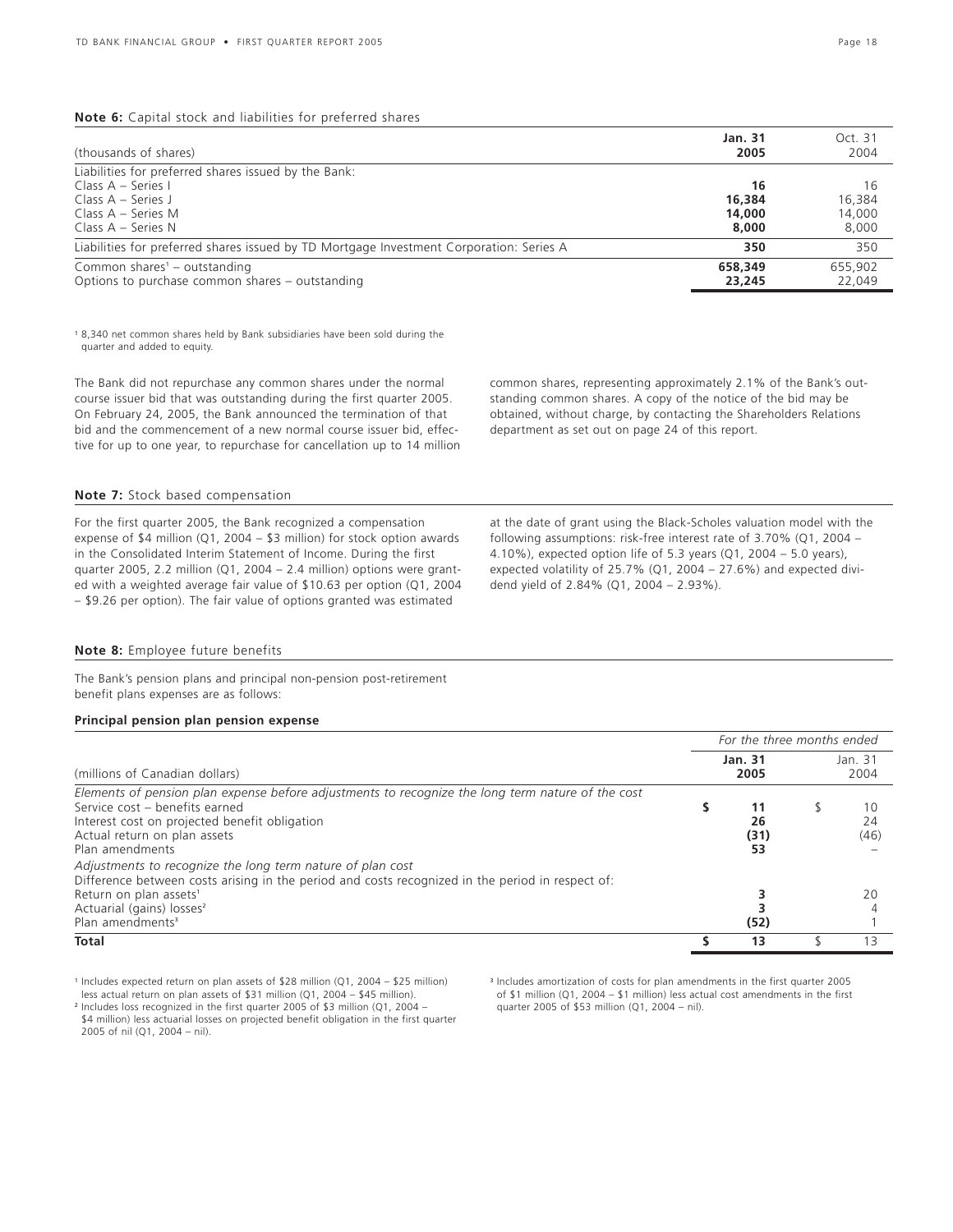### **Other pension plans pension expense**

|                                        | For the three months ended |                 |  |                 |  |  |  |
|----------------------------------------|----------------------------|-----------------|--|-----------------|--|--|--|
| (millions of Canadian dollars)         |                            | Jan. 31<br>2005 |  | Jan. 31<br>2004 |  |  |  |
| CT defined benefit pension plan        |                            |                 |  |                 |  |  |  |
| Supplemental employee retirement plans |                            |                 |  |                 |  |  |  |
| Total                                  |                            |                 |  |                 |  |  |  |

The pension expense for the defined contribution portion of the CT plan for the three months ended January 31, 2005 was \$.1 million (Q1, 2004 – \$.1 million).

### **Principal non-pension post-retirement benefit plans expense**

|                                               | For the three months ended |  |                 |  |  |  |  |
|-----------------------------------------------|----------------------------|--|-----------------|--|--|--|--|
| (millions of Canadian dollars)                | Jan. 31<br>2005            |  | Jan. 31<br>2004 |  |  |  |  |
| Service cost - benefits earned                |                            |  |                 |  |  |  |  |
| Interest cost on projected benefit obligation |                            |  |                 |  |  |  |  |
| <b>Total</b>                                  |                            |  |                 |  |  |  |  |

### **Cash Flows**

The Bank's contributions to its pension plans and its principal nonpension post-retirement benefit plans for the three months ended January 31, 2005 and January 31, 2004 are as follows:

|                                                     | For the three months ended |  |                 |  |  |  |  |
|-----------------------------------------------------|----------------------------|--|-----------------|--|--|--|--|
| (millions of Canadian dollars)                      | Jan. 31<br>2005            |  | Jan. 31<br>2004 |  |  |  |  |
| Principal pension plan                              | 14                         |  |                 |  |  |  |  |
| CT defined benefit pension plan                     |                            |  |                 |  |  |  |  |
| Supplemental employee retirement plans              |                            |  |                 |  |  |  |  |
| Principal non-pension post-retirement benefit plans |                            |  |                 |  |  |  |  |
| Total                                               | 19                         |  |                 |  |  |  |  |

As at January 31, 2005, the Bank expects to contribute an additional \$42 million to its principal pension plan, \$1 million to its CT defined benefit pension plan, \$6 million to its supplemental employee retirement plans and \$9 million to its principal non-pension post-retirement benefit plans by the end of the year. However, future contribution amounts may change upon the Bank's review of the current contribution levels during the year.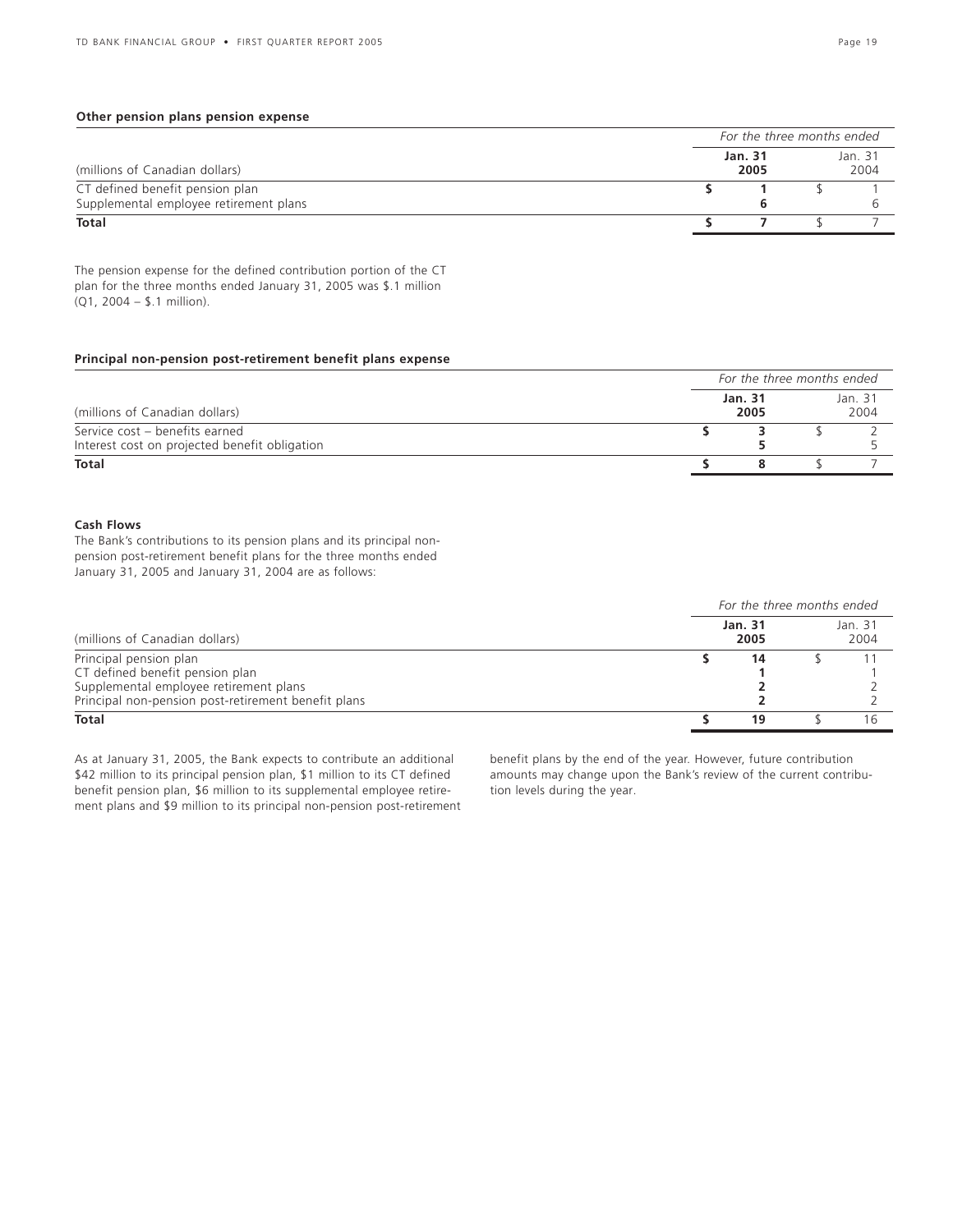### **Note 9:** Earnings per common share

|                                                                                                  | For the three months ended |       |                 |       |  |  |  |
|--------------------------------------------------------------------------------------------------|----------------------------|-------|-----------------|-------|--|--|--|
| (millions of Canadian dollars)                                                                   | <b>Jan. 31</b>             |       | Jan. 31<br>2004 |       |  |  |  |
| Basic earnings per common share                                                                  |                            |       |                 |       |  |  |  |
| Net income applicable to common shares                                                           |                            | 630   |                 | 582   |  |  |  |
| Average number of common shares outstanding (millions)                                           |                            | 656.6 |                 | 654.8 |  |  |  |
| Basic earnings per common share                                                                  |                            | .96   |                 | .89   |  |  |  |
| Diluted earnings per common share                                                                |                            |       |                 |       |  |  |  |
| Net income applicable to common shares                                                           |                            | 630   |                 | 582   |  |  |  |
| Average number of common shares outstanding (millions)                                           |                            | 656.6 |                 | 654.8 |  |  |  |
| Stock options potentially exercisable as determined under the treasury stock method <sup>1</sup> |                            | 5.3   |                 | 5.2   |  |  |  |
| Average number of common shares outstanding – diluted                                            |                            | 661.9 |                 | 660.0 |  |  |  |
| Diluted earnings per common share                                                                |                            | .95   |                 | .88   |  |  |  |

<sup>1</sup> For Q1, 2005, the computation of diluted earnings per common share excluded weighted average options outstanding of 1.1 million with a weighted exercise price of \$49.40 as the options price was greater than the average market price of the Bank's common shares. For Q1, 2004, all options outstanding were included in the computation of diluted earnings per common share as the options' exercise prices were less than the average market prices of the Bank's common shares.

### **Note 10:** Segmented information

The Bank's operations and activities are organized around the following businesses: Personal and Commercial Banking, Wholesale Banking and Wealth Management. Results for these segments for

the three months ended January 31, 2005 and January 31, 2004 are presented in the following tables.

### **Results by business segment**

| (millions of Canadian dollars)                                                                                            | <b>Commercial Banking</b> | Personal and        |                        | Wholesale<br>Banking <sup>1</sup> |                        | Wealth<br><b>Management</b> |                        | Corporate <sup>1</sup> |                      | Total                   |
|---------------------------------------------------------------------------------------------------------------------------|---------------------------|---------------------|------------------------|-----------------------------------|------------------------|-----------------------------|------------------------|------------------------|----------------------|-------------------------|
| For the three months ended                                                                                                | <b>Jan. 31</b><br>2005    | Jan. 31<br>2004     | <b>Jan. 31</b><br>2005 | Jan. 31<br>2004                   | <b>Jan. 31</b><br>2005 | Jan. 31<br>2004             | <b>Jan. 31</b><br>2005 | Jan. 31<br>2004        | Jan. 31<br>2005      | Jan. 31<br>2004         |
| Net interest income<br>Other income                                                                                       | \$1,089<br>574            | \$1,029<br>486      | 278<br>s<br>292        | 389<br>226                        | \$145<br>518           | \$114<br>557                | \$(101)<br>11          | \$ (87)<br>31          | \$1,411<br>1,395     | \$1,445<br>1,300        |
| Total revenue<br>Provision for (reversal of) credit losses<br>Non-interest expenses before<br>amortization of intangibles | 1,663<br>95<br>924        | 1,515<br>106<br>884 | 570<br>13<br>332       | 615<br>352                        | 663<br>508             | 671<br>499                  | (90)<br>(98)<br>47     | (56)<br>(217)<br>20    | 2,806<br>10<br>1,811 | 2,745<br>(104)<br>1,755 |
| Income (loss) before provision for<br>(benefit of) income taxes<br>Provision for (benefit of) income taxes                | 644<br>220                | 525<br>175          | 225<br>84              | 256<br>80                         | 155<br>57              | 172<br>61                   | (39)<br>(93)           | 141<br>17              | 985<br>268           | 1,094<br>333            |
| Net income (loss) - before<br>amortization of intangibles                                                                 | 424<br>S.                 | 350<br>S.           | 141<br>s.              | 176<br>S                          | 98<br>s.               | \$111                       | S.<br>54               | \$124                  | 717<br>S.            | 761<br>S.               |
| Amortization of intangibles,<br>net of income taxes                                                                       |                           |                     |                        |                                   |                        |                             |                        |                        | 87                   | 179                     |
| Net income – reported basis                                                                                               |                           |                     |                        |                                   |                        |                             |                        |                        | 630                  | 582<br>\$               |
| Total assets (billions of Canadian dollars)<br>- balance sheet<br>- securitized                                           | \$123.3<br>31.5           | \$117.5<br>26.0     | \$165.9                | \$158.4                           | \$27.0                 | \$22.3                      | \$17.1<br>(10.3)       | \$18.0<br>(7.2)        | \$333.3<br>21.2      | \$316.2<br>18.8         |

<sup>1</sup> The taxable equivalent basis adjustment is reflected primarily in the Wholesale Banking segment's results and eliminated in the Corporate segment.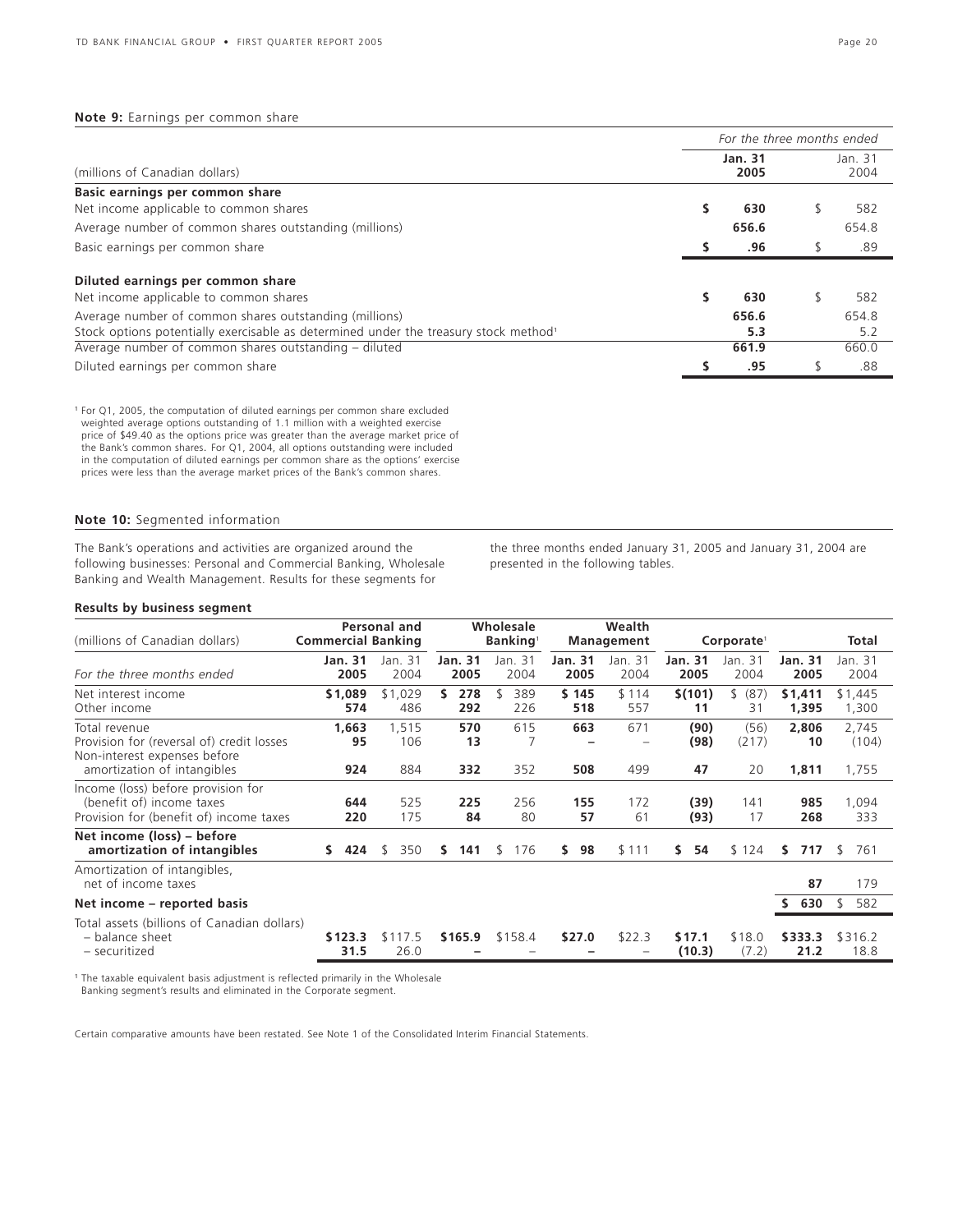## **Note 11:** Reconciliation of Canadian and United States generally accepted accounting principles

The accounting principles followed by the Bank including the accounting requirements of the Superintendent of Financial Institutions Canada conform with Canadian generally accepted accounting principles (Canadian GAAP).

Significant differences between Canadian GAAP and United States generally accepted accounting principles (U.S. GAAP) are described in the Bank's 2004 Annual Report with their impact detailed below.

### **Net Income**

|                                                                                                                                        | For the three months ended January 31 |                         |    |                         |  |  |
|----------------------------------------------------------------------------------------------------------------------------------------|---------------------------------------|-------------------------|----|-------------------------|--|--|
| (millions of Canadian dollars)                                                                                                         |                                       | 2005                    |    | 2004                    |  |  |
| Net income based on Canadian GAAP<br>Securitizations<br>Available for sale securities<br>Derivative instruments and hedging activities | s                                     | 630<br>(2)<br>(88)      | \$ | 582<br>(2)<br>(122)     |  |  |
| Guarantees<br>Liabilities and equity<br>Income taxes and net change in income taxes due to the above items<br>Non-controlling interest |                                       | (3)<br>29<br>43<br>(23) |    | (3)<br>44<br>48<br>(29) |  |  |
| Net income based on U.S. GAAP<br>Preferred dividends                                                                                   |                                       | 588<br>6                |    | 520<br>15               |  |  |
| Net income applicable to common shares based on U.S. GAAP                                                                              | \$                                    | 582                     | \$ | 505                     |  |  |
| Average number of common shares outstanding (millions)<br>Basic $- U.S. GAAP$<br>– Canadian GAAP<br>Diluted - U.S. GAAP                |                                       | 656.6<br>656.6<br>661.9 |    | 654.8<br>654.8<br>660.0 |  |  |
| - Canadian GAAP                                                                                                                        |                                       | 661.9                   |    | 660.0                   |  |  |
| Basic earnings per common share - U.S. GAAP<br>- Canadian GAAP                                                                         | \$                                    | .89<br>.96              | \$ | .77<br>.89              |  |  |
| Diluted earnings per common share - U.S. GAAP<br>- Canadian GAAP                                                                       | Ś.                                    | .88<br>.95              | \$ | .77<br>.88              |  |  |

# **Consolidated Interim Statement of Comprehensive Income**

|                                                                                     | For the three months ended January 31 |       |  |       |  |  |
|-------------------------------------------------------------------------------------|---------------------------------------|-------|--|-------|--|--|
| (millions of Canadian dollars)                                                      |                                       | 2005  |  | 2004  |  |  |
| Net income based on U.S. GAAP                                                       |                                       | 588   |  | 520   |  |  |
| Other comprehensive income (loss), net of income taxes                              |                                       |       |  |       |  |  |
| Net change in unrealized gains and losses on available for sale securities          |                                       | 123   |  | 99    |  |  |
| Reclassification to earnings in respect of available for sale securities            |                                       |       |  |       |  |  |
| Change in unrealized foreign currency translation gains and losses                  |                                       | 53    |  | 117   |  |  |
| Change in gains and losses on derivative instruments designated as cash flow hedges |                                       | (124) |  | (150) |  |  |
| Reclassification to earnings of gains and losses on cash flow hedges                |                                       |       |  | 83    |  |  |
| Comprehensive income                                                                |                                       | 650   |  | 674   |  |  |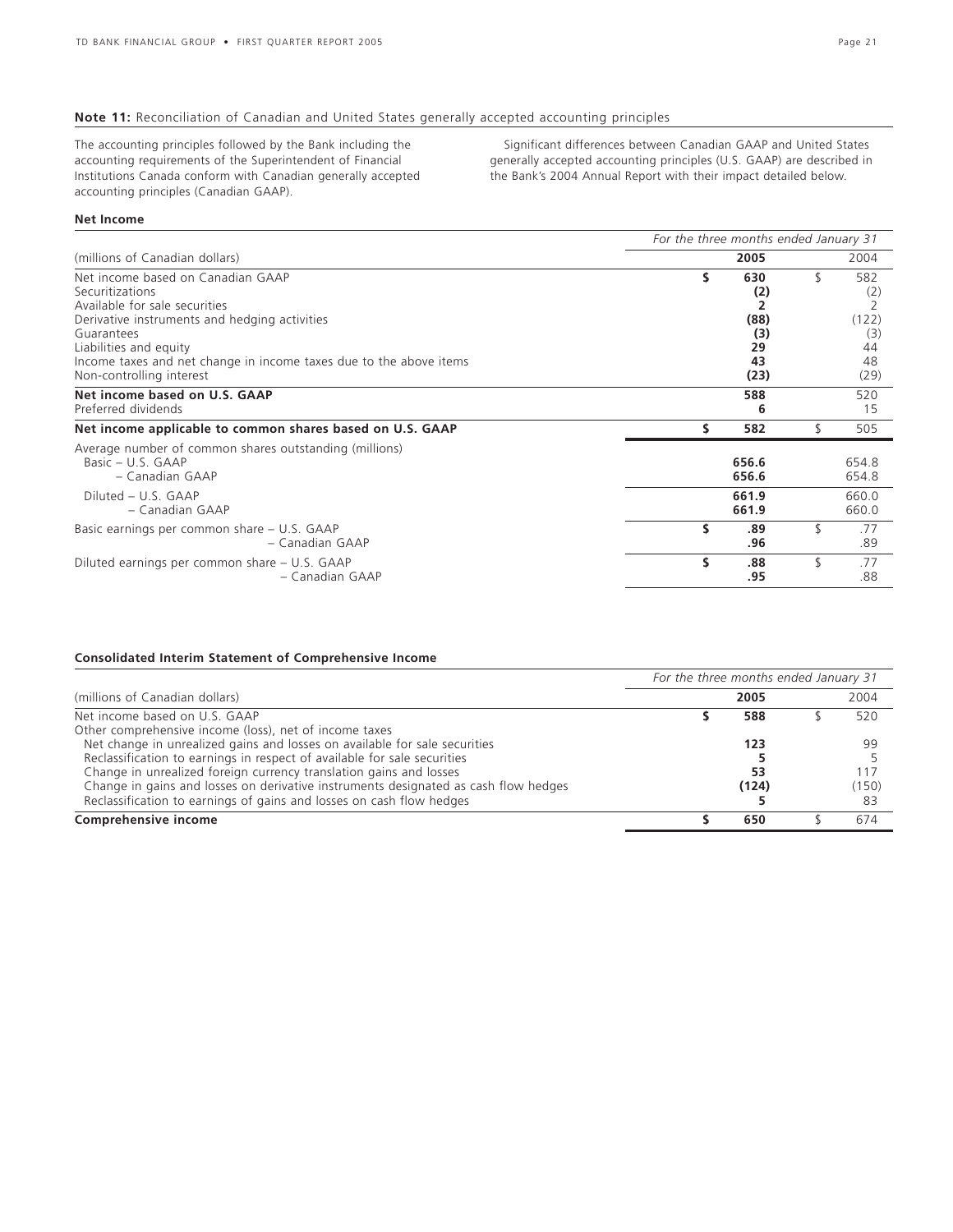### **Condensed Consolidated Interim Balance Sheet**

|                                                       |                                           |    |          |      |                          |                          |             |                          | As at January 31 |
|-------------------------------------------------------|-------------------------------------------|----|----------|------|--------------------------|--------------------------|-------------|--------------------------|------------------|
| (millions of Canadian dollars)                        |                                           |    |          |      | 2005                     |                          |             |                          | 2004             |
|                                                       | Canadian                                  |    |          |      | U.S.                     | Canadian                 |             |                          | U.S.             |
|                                                       | <b>GAAP</b><br><b>GAAP</b><br>Adjustments |    |          | GAAP | Adjustments              |                          | <b>GAAP</b> |                          |                  |
| <b>Assets</b>                                         |                                           |    |          |      |                          |                          |             |                          |                  |
| Cash resources and other                              | 10,588<br>\$                              | \$ |          | s    | 10,588                   | \$<br>8,065              | \$          |                          | \$<br>8,065      |
| Securities                                            |                                           |    |          |      |                          |                          |             |                          |                  |
| Investment                                            | 34,862                                    |    | 4,349    |      | 39,211                   | 31,450                   |             | 1,903                    | 33,353           |
| Trading                                               | 75,977                                    |    |          |      | 75,977                   | 71,713                   |             | 281                      | 71,994           |
| Securities purchased under resale agreements          | 26,220                                    |    | -        |      | 26,220                   | 27,842                   |             | $\overline{\phantom{m}}$ | 27,842           |
| Loans (net)                                           | 125,833                                   |    |          |      | 125,833                  | 119,985                  |             | 3,958                    | 123,943          |
| Derivatives' market revaluation                       | 35,922                                    |    | 1,376    |      | 37,298                   | 32,659                   |             | 1,434                    | 34,093           |
| Goodwill                                              | 2,245                                     |    | 64       |      | 2,309                    | 2,272                    |             | 64<br>34                 | 2,336            |
| Intangible assets<br>Other assets                     | 2,010<br>19,660                           |    | 33<br>9  |      | 2,043<br>19,669          | 2,570<br>19,680          |             | 103                      | 2,604<br>19,783  |
|                                                       |                                           |    |          |      |                          |                          |             |                          |                  |
| <b>Total assets</b>                                   | \$333,317                                 | \$ | 5,831    |      | \$339,148                | \$316,236                | \$          | 7,777                    | \$324,013        |
| <b>Liabilities</b>                                    |                                           |    |          |      |                          |                          |             |                          |                  |
| Deposits                                              | \$221,962                                 | \$ |          |      | \$221,962                | \$205,615                | \$          |                          | \$205,615        |
| Derivatives' market revaluation                       | 34,766                                    |    | 1,200    |      | 35,966                   | 31,783                   |             | 720                      | 32,503           |
| Other liabilities                                     | 55,516                                    |    | 4,206    |      | 59,722                   | 58,356                   |             | 2,245                    | 60,601           |
| Subordinated notes, debentures and other debt         | 5,660                                     |    |          |      | 5,660                    | 5,696                    |             | 4,051                    | 9,747            |
| Liabilities for preferred shares and                  |                                           |    |          |      |                          |                          |             |                          |                  |
| Capital Trust Securities                              | 2,210                                     |    | (2, 210) |      | $\overline{\phantom{a}}$ | 2,772                    |             | (2,772)                  |                  |
| Total liabilities                                     | 320,114                                   |    | 3,196    |      | 323,310                  | 304,222                  |             | 4,244                    | 308,466          |
| Non-controlling interest                              | $\overline{\phantom{0}}$                  |    | 1,250    |      | 1,250                    | $\overline{\phantom{0}}$ |             | 1,727                    | 1,727            |
| Shareholders' equity                                  |                                           |    |          |      |                          |                          |             |                          |                  |
| Preferred shares                                      |                                           |    | 960      |      | 960                      | $\overline{\phantom{0}}$ |             | 1,172                    | 1,172            |
| Common shares                                         | 3,475                                     |    | 38       |      | 3,513                    | 3,192                    |             | 27                       | 3,219            |
| Contributed surplus                                   | 24                                        |    | 1        |      | 25                       | 12                       |             | 12                       | 24               |
| Foreign currency translation                          | (212)                                     |    | 212      |      | $\overline{\phantom{a}}$ | (57)                     |             | 57                       |                  |
| Retained earnings                                     | 9,916                                     |    | (206)    |      | 9,710                    | 8,867                    |             | 172                      | 9,039            |
| Accumulated other comprehensive income                |                                           |    |          |      |                          |                          |             |                          |                  |
| Net unrealized gains on available for sale securities |                                           |    | 455      |      | 455                      | $\overline{\phantom{0}}$ |             | 410                      | 410              |
| Foreign currency translation adjustments              |                                           |    | (212)    |      | (212)                    | $\overline{a}$           |             | (57)                     | (57)             |
| Derivative instruments                                |                                           |    | 142      |      | 142                      | $\overline{\phantom{0}}$ |             | 13                       | 13               |
| Minimum pension liability adjustment                  |                                           |    | (5)      |      | (5)                      | $\overline{\phantom{0}}$ |             | $\overline{a}$           |                  |
| Total shareholders' equity                            | 13,203                                    |    | 1,385    |      | 14,588                   | 12,014                   |             | 1,806                    | 13,820           |
| Total liabilities and shareholders' equity            | \$333,317                                 | \$ | 5,831    |      | \$339,148                | \$316,236                | \$          | 7,777                    | \$324,013        |

### **Consolidation of variable interest entities**

As of November 1, 2004, the Bank prospectively adopted the CICA accounting guideline on the consolidation of variable interest entities. This accounting guideline harmonized Canadian GAAP with U.S. GAAP and as a result, beginning November 1, 2004 no significant Canadian/U.S. GAAP difference exists in relation to variable interest entities. Previous Canadian GAAP required consolidation of such entities only when the Bank retains substantially all the residual risks and rewards of the entity.

### **Liabilities and equity**

As of November 1, 2004, the Bank adopted the CICA amendments to its accounting standard on financial instruments – disclosure and presentation on a retroactive basis with restatement of prior periods. As a result of these amendments, the Bank was required to classify its existing preferred shares and innovative capital structures as liabilities and their corresponding distributions as interest expense for Canadian GAAP. However, under U.S. GAAP preferred shares of the Bank (except preferred shares of the Bank's subsidiary TD Mortgage

Investment Corporation) continue to be considered equity and its innovative capital structures continue to be considered non-controlling interest. In addition, under U.S. GAAP, preferred shares of the Bank's subsidiary, TD Mortgage Investment Corporation, continue to be presented as a non-controlling interest on the Consolidated Interim Balance Sheet, and the net income applicable to the non-controlling interest continues to be presented separately on the Consolidated Interim Statement of Income. Due to the prior period restatements for Canadian GAAP, the Bank has reclassified its adjustments to arrive at Consolidated Interim Financial Statements prepared on a U.S. GAAP basis.

### **Asset retirement obligations**

As of November 1, 2004, the Bank retroactively adopted the CICA accounting standard on asset retirement obligations. This accounting standard harmonized Canadian GAAP with U.S. GAAP and as a result, beginning November 1, 2004 no significant Canadian/U.S. GAAP difference exists in relation to asset retirement obligations.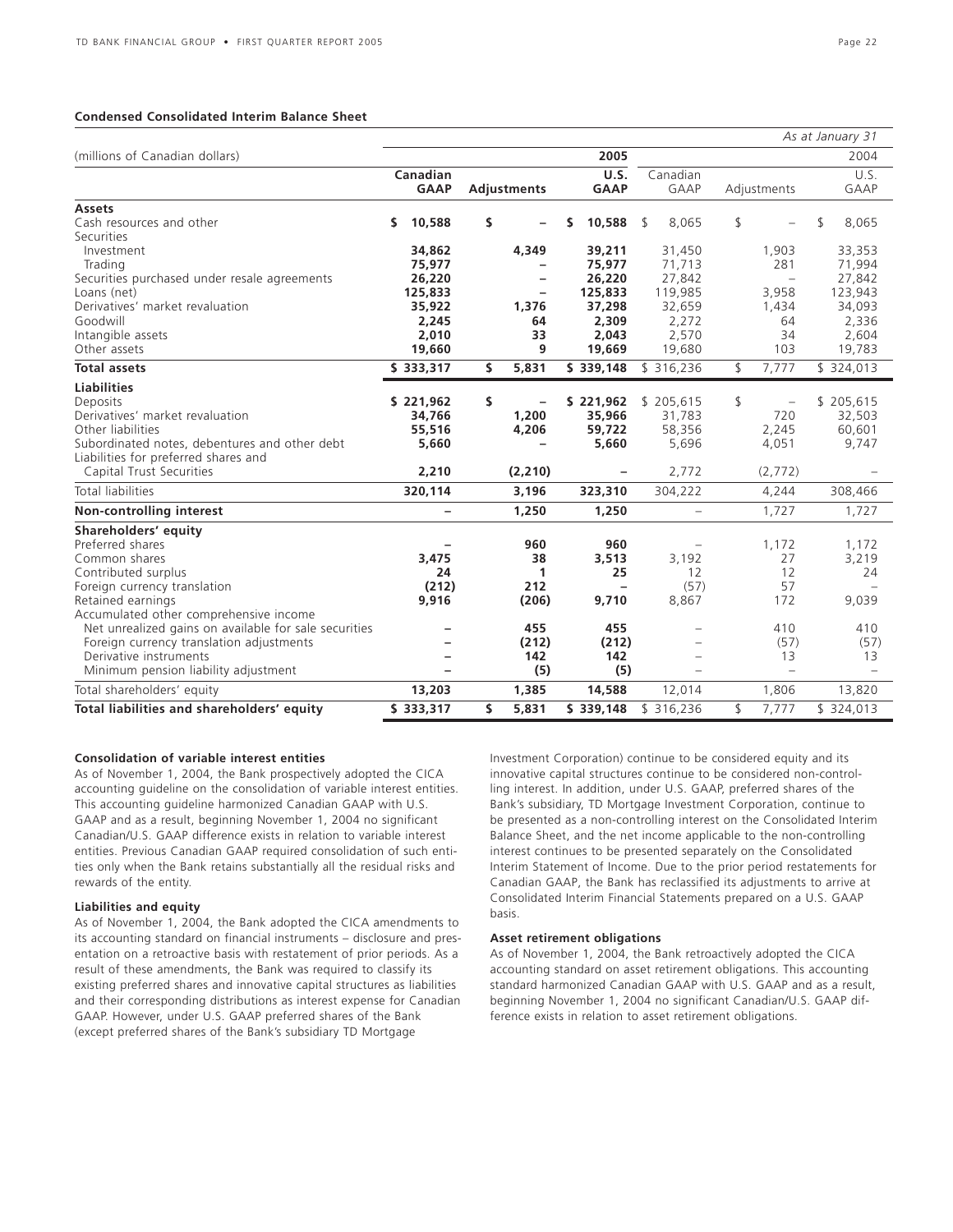### **Note 12:** Future accounting changes

### **Earnings per share**

The Canadian Institute of Chartered Accountants (CICA) has issued a proposed accounting standard on earnings per share that is applicable to the Bank in fiscal 2006. The primary impact of the proposed standard is that it eliminates the provision that allows the Bank to assume that contracts with the option of settling in either cash or stock will be settled in cash. As a result, the Bank's liability for preferred shares and Capital Trust Securities (comprising Capital Trust Securities and TD Capital Trust II Securities of TD Capital Trust and TD Capital Trust II, respectively) will need to be included in the diluted earnings per share calculation. The impact on diluted earnings per share is expected to be approximately four cents per share per quarter. Basic earnings per share will not be affected.

### **Financial instruments, hedges and comprehensive income**

The CICA has issued three new accounting standards – *Financial Instruments – Recognition and Measurement, Hedges* and *Comprehensive Income*. These standards are substantially harmonized with U.S. GAAP and are effective for the Bank beginning with the first quarter of fiscal 2007. The principal impacts of the standards are detailed below.

Financial assets will be classified as available for sale, held to matu-

rity or trading. Held to maturity assets will be limited to fixed maturity instruments that the Bank intends to and is able to hold to maturity and will be accounted for at amortized cost. Trading assets will continue to be accounted for at fair value with realized and unrealized gains and losses reported through net income. The remaining assets will be classified as available for sale and measured at fair value with unrealized gains and losses recognized through comprehensive income.

For fair value hedges, where the Bank is hedging changes in the fair value of assets, liabilities or firm commitments, the change in the value of derivatives and hedged items will be recorded through income. For cash flow hedges where the Bank is hedging the variability in cash flows related to variable rate assets, liabilities or forecasted transactions, the effective portion of the changes in the fair values of the derivative instruments will be recorded through comprehensive income until the hedged items are recognized in income.

Comprehensive income will be a new component of shareholder's equity and a new statement entitled Statement of Comprehensive Income will be added to the Bank's primary financial statements. Comprehensive income includes unrealized gains and losses on available for sale securities, foreign currency translation and derivative instruments designated as cash flow hedges, net of income taxes.